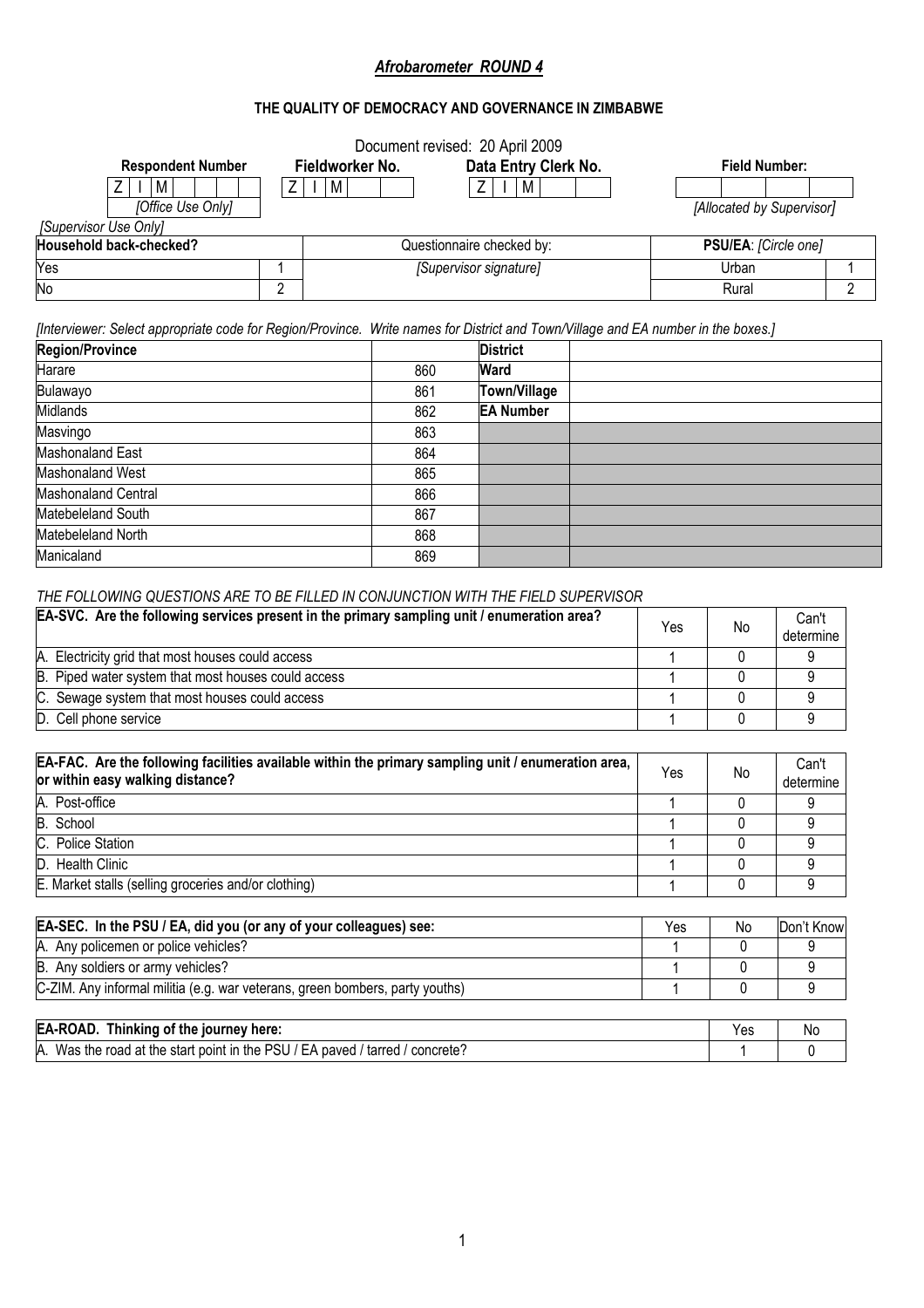#### **Household Selection Procedure**

*Interviewer: It is your job to select a random (this means any) household. A household is a group of people who presently eat together from the same pot.* 

*Start your walk pattern from the start point that has been randomly chosen by your Field Supervisor. Team members must walk in opposite directions to each other. If A walks towards the sun, B must walk away from the sun; C and D must walk at right angles to A and B.* 

*Use a 5 / 10 interval pattern to select a household. That is, walking in your designated direction away from the start point, select the 5th household for the first interview, counting houses on both the right and the left (and starting with those on the right if they are opposite each other). Once you leave your first interview, continue on in the same direction, this time selecting the 10th household, again counting houses on both the right and the left. If the settlement comes to an end and there are no more houses, turn at right angles to the right and keep walking, continuing to count until finding the tenth dwelling.* 

*Interviewer: If a call is unsuccessful, use the table below to record your progress until you make a successful call. Circle a code number for unsuccessful calls only.* 

| <b>NOCALL</b>                                                               | NOCALL 1  | <b>NOCALL 2</b> | <b>NOCALL 3</b> | <b>NOCALL 4</b> | <b>NOCALL 5</b> | <b>NOCALL 6</b> | <b>NOCALL 7</b> |
|-----------------------------------------------------------------------------|-----------|-----------------|-----------------|-----------------|-----------------|-----------------|-----------------|
| <b>Reasons for Unsuccessful Calls</b>                                       | Household | Household       | Household       | Household       | Household       | Household       | Household       |
| Refused to be interviewed                                                   |           |                 |                 |                 |                 |                 |                 |
| Person selected was never at home after at least two visits                 |           |                 |                 |                 |                 |                 |                 |
| Household/Premises empty for the survey period after at least<br>two visits |           |                 |                 |                 |                 |                 |                 |
| Not a citizen/Spoke only a foreign language                                 | 4         |                 |                 |                 |                 | Д               |                 |
| Deaf/Did not speak a survey language                                        | 5         |                 | 5               |                 |                 |                 | 5               |
| Did not fit gender quota                                                    | 6         | 6               | 6               | 6               | 6               | 6               | 6               |
| No adults in household                                                      |           |                 |                 |                 |                 |                 |                 |
| Other (specify)                                                             | 8         | 8               | 8               | 8               | 8               | 8               | 8               |
| Not Applicable                                                              | 997       | 997             | 997             | 997             | 997             | 997             | 997             |

*If no one is at home (i.e., premises empty), substitute with the very next household. If the interview is refused, use an interval of 10 to select a substitute household, counting houses on both the right and the left.* 

*When you find a household with someone home, please introduce yourself using the following script. You must learn this introduction so that you can say it exactly as it is written below.* 

Good day. My name is **come is a construment in the Soute of the So** is an independent research organization. I do not **represent the government or any political party. We are studying the views of citizens in Zimbabwe about how the country is governed and how the economy is managed. We would like to discuss these issues with a member of your household. Every person in the country has an equal chance of being included in this study. All information will be kept confidential. Your household has been chosen by chance. We would like to choose an adult from your household. Would you help us pick one?**

*Note: The person must give his or her informed consent by answering positively. If participation is refused, walk away from the household and record this in the above table on "Reasons for Unsuccessful Calls." Substitute the household using an interval of 10 households. If consent is secured, proceed to Respondent Selection.*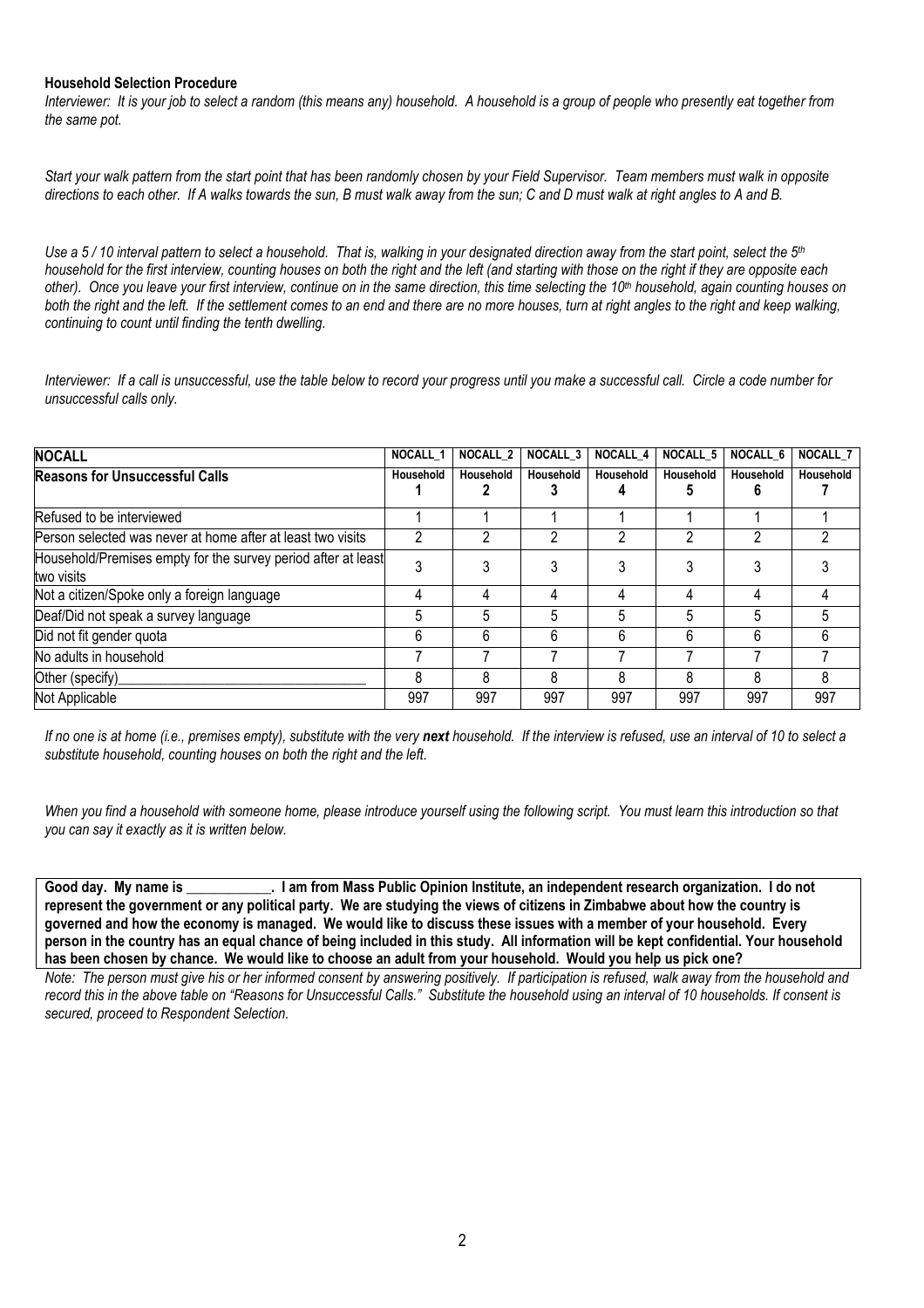# **Respondent Selection Procedure**

*Interviewer: Within the household, it is your job to select randomly (this means any) individual. This individual becomes the interview Respondent. In addition, you are responsible for alternating interviews between men and women. Circle the correct code below.* 

*Note that "First Interview" should ONLY be used for your very first interview on the first day of fieldwork, NOT your first interview every day.*

|                                                               | '−irst<br>. Interview | Male | ∵emale |
|---------------------------------------------------------------|-----------------------|------|--------|
| <b>PREVINT</b><br>Previous interview was with a:              |                       |      |        |
| <b>THISINT</b><br>$\prime$ must be with a:<br>I his interview |                       |      |        |

**Please tell me the names (pseudo names) of all males / females** *[select correct gender]* **who presently live in this household. I only want the names of males / females** *[select correct gender]* **who are citizens of [Zimbabwe] and who are 18 years and older.** 

**For the interviewer: Record first names only directly onto the respondent selection cards. Place the cards face down for a random draw of a potential respondent. Thereafter, destroy the cards, either by tearing or burning them in fire.** 

#### **Proceed with the selection as below:**

|          | The person I need to speak to is <i>[insert name]</i><br>Is this person presently at home?                                                                                                                          |
|----------|---------------------------------------------------------------------------------------------------------------------------------------------------------------------------------------------------------------------|
| If yes:  | May I please interview this person now?                                                                                                                                                                             |
| If no:   | Will this person return here at any time today?                                                                                                                                                                     |
| If $no:$ | Thank you very much. I will select another household. Substitute with the next household to the right and repeat the<br>respondent selection procedure. (NOTE: YOU CAN ONLY SUBSTITUTE HOUSEHOLDS NOT INDIVIDUALS.) |
| If yes:  | Please tell this person that I will return for an interview at [insert convenient time]. If this respondent is not present<br>when you call back, replace this household with the next household to the right.      |

#### *If the selected respondent is not the same person that you first met, repeat Introduction:*

Good day. My name is **inter the I am from Mass Public Opinion Institute**, an independent research organization. I do not **represent the government or any political party. We are studying the views of citizens in [Zimbabwe] about how the country is governed and how the economy is managed. We would like to discuss these issues with a member of your household.** 

*To ALL respondents:* 

**Your answers will be confidential. They will be put together with [1200] other people we are talking to, to get an overall picture. It will be impossible to pick you out from what you say, so please feel free to tell us what you think. This interview will take about 45 minutes. There is no penalty for refusing to participate. Do you wish to proceed?** *[Proceed with interview only if answer is positive].* 

*Note: The person must give his or her informed consent by answering positively. If participation is refused, walk away from the household and record this in the above table on "Reasons for Unsuccessful Calls." Substitute the household using an interval of 10 households. If consent is secured, proceed with the interview after recording number of calls, and current date and time.*

| CALLS.                                                                             |     |       |  | Circle number |  |  |
|------------------------------------------------------------------------------------|-----|-------|--|---------------|--|--|
| How many calls were made to the household where the interview actually took place? |     |       |  |               |  |  |
|                                                                                    |     |       |  |               |  |  |
| DATEINTR.                                                                          | Dav | Month |  | Year          |  |  |
| Date of interview <i>[Interviewer: Enter day, month, and year]</i>                 |     |       |  |               |  |  |
|                                                                                    |     |       |  |               |  |  |
| STRTIME.                                                                           |     | Hour  |  | Minute        |  |  |
| Time interview started [Interviewer: Enter hour and minute, use 24 hr. clock]      |     |       |  |               |  |  |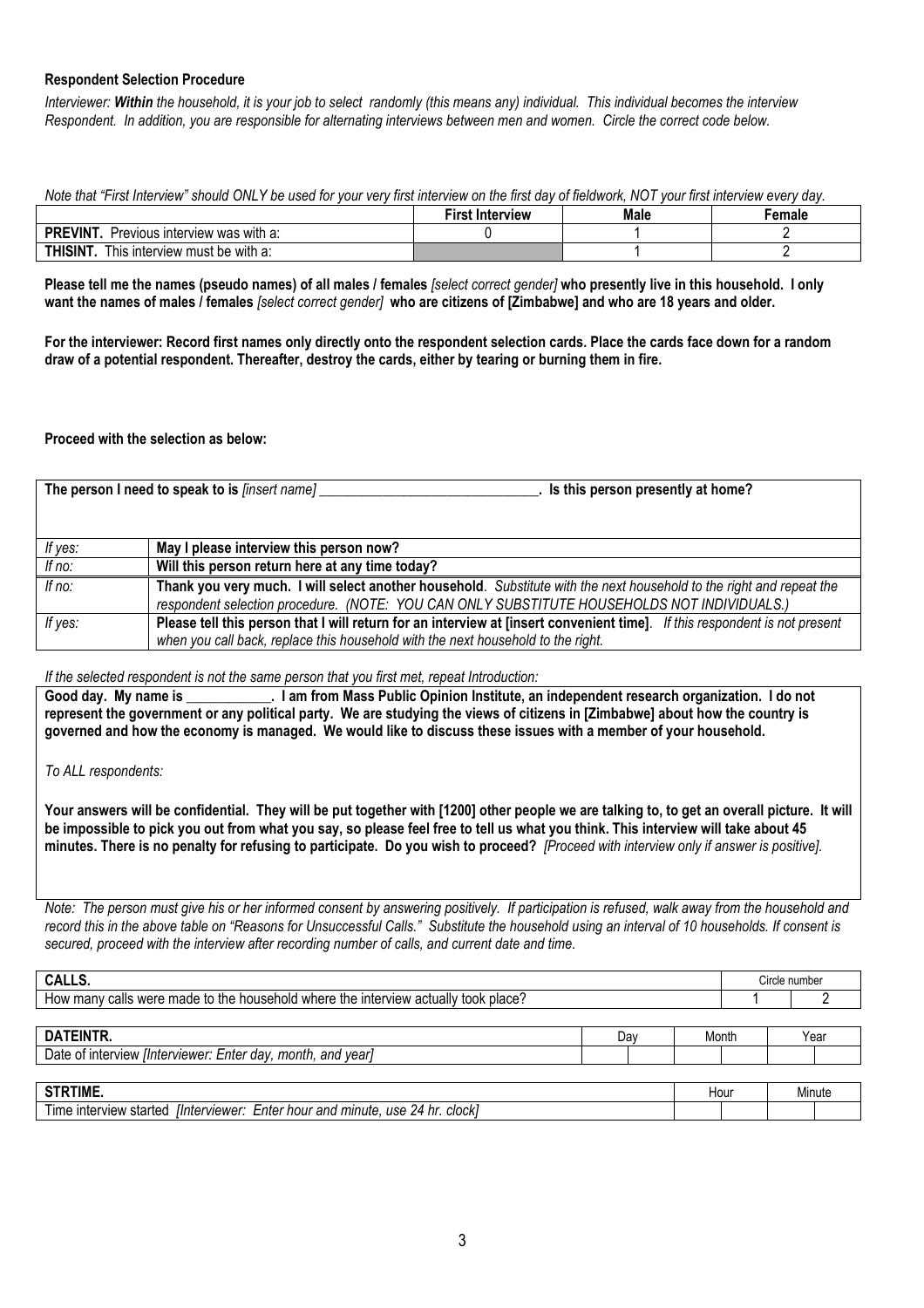# **BEGIN INTERVIEW**

| Let's begin by recording a few facts about yourself.                                                    |  |  |  |  |  |  |
|---------------------------------------------------------------------------------------------------------|--|--|--|--|--|--|
| How old are you?                                                                                        |  |  |  |  |  |  |
| [Interviewer: Enter three digit number. Don't Know = 999]                                               |  |  |  |  |  |  |
| [Interviewer: If respondent is aged less than 18, stop interview and use cards to randomly draw another |  |  |  |  |  |  |
| respondent in the same household]                                                                       |  |  |  |  |  |  |
|                                                                                                         |  |  |  |  |  |  |

|    |                                                                                         | .No | Yes | t know<br>Don<br>idnri |
|----|-----------------------------------------------------------------------------------------|-----|-----|------------------------|
| 2. | Are you the head of the household? [Interviewer: (<br>: Circle correct response number] |     |     |                        |

**3. Which Zimbabwean language is your home language?** *[Interviewer: Prompt if necessary: That is, the language of your group of origin.]*  English | 1 Ndebele | 860 Shona 861 Venda 862 Kalanga 863 Tonga 864 Other *[Specify]:* \_\_\_\_\_\_\_\_\_\_\_\_\_\_\_\_\_\_\_\_\_\_ Post code

|    | Let's discuss economic conditions.                              |           |             |                         |                   |          |                                   |  |  |  |
|----|-----------------------------------------------------------------|-----------|-------------|-------------------------|-------------------|----------|-----------------------------------|--|--|--|
| 4. | In general, how would you describe: [Read out response options] |           |             |                         |                   |          |                                   |  |  |  |
|    |                                                                 | Very good | Fairly Good | Neither good<br>nor bad | <b>Fairly Bad</b> | Very Bad | Don't know<br><i><b>IDNR1</b></i> |  |  |  |
| А. | The present economic condition of this country?                 |           |             |                         |                   |          |                                   |  |  |  |
| B. | Your own present living conditions?                             |           |             |                         |                   |          |                                   |  |  |  |

| 5.<br>In general, how do you rate your living conditions compared to those of other Zimbabweans? [Read out response options] |  |  |  |  |  |
|------------------------------------------------------------------------------------------------------------------------------|--|--|--|--|--|
| Much worse                                                                                                                   |  |  |  |  |  |
| Worse                                                                                                                        |  |  |  |  |  |
| Same                                                                                                                         |  |  |  |  |  |
| <b>Better</b>                                                                                                                |  |  |  |  |  |
| Much better                                                                                                                  |  |  |  |  |  |
| Don't know [Do not read]                                                                                                     |  |  |  |  |  |

| 6.                                           | Looking back, how do you rate the following compared to twelve months ago? [Read out response options] |  |  |  |  |             |                     |
|----------------------------------------------|--------------------------------------------------------------------------------------------------------|--|--|--|--|-------------|---------------------|
| Worse<br><b>Better</b><br>Much worse<br>Same |                                                                                                        |  |  |  |  | Much Better | Don't know<br>IDNRi |
| IA.                                          | Economic conditions in this country?                                                                   |  |  |  |  |             |                     |
| IB.                                          | Your living conditions?                                                                                |  |  |  |  |             |                     |

| 7.  | Looking ahead, do you expect the following to be better or worse? [Read out options] |            |       |      |               |             |                     |
|-----|--------------------------------------------------------------------------------------|------------|-------|------|---------------|-------------|---------------------|
|     |                                                                                      | Much Worse | Worse | Same | <b>Better</b> | Much Better | Don't know<br>[DNR] |
| IA. | Economic conditions in this country in twelve<br>months time?                        |            |       |      |               |             |                     |
| В.  | Your living conditions in twelve months time?                                        |            |       |      |               |             |                     |

| 18. | Over the past year, how often, if ever, have you or anyone in your family gone without: [Read out options] |       |       |                                             |  |        |                     |
|-----|------------------------------------------------------------------------------------------------------------|-------|-------|---------------------------------------------|--|--------|---------------------|
|     |                                                                                                            | Never | twice | 1 Just once or Several times   Many times ' |  | Always | Don't Know<br>[DNR] |
| A.  | Enough food to eat?                                                                                        |       |       |                                             |  |        |                     |
| B.  | Enough clean water for home use?                                                                           |       |       |                                             |  |        |                     |
| IC. | <b>Medicines or medical treatment?</b>                                                                     |       |       |                                             |  |        |                     |
| D.  | Enough fuel to cook your food?                                                                             |       |       |                                             |  |        |                     |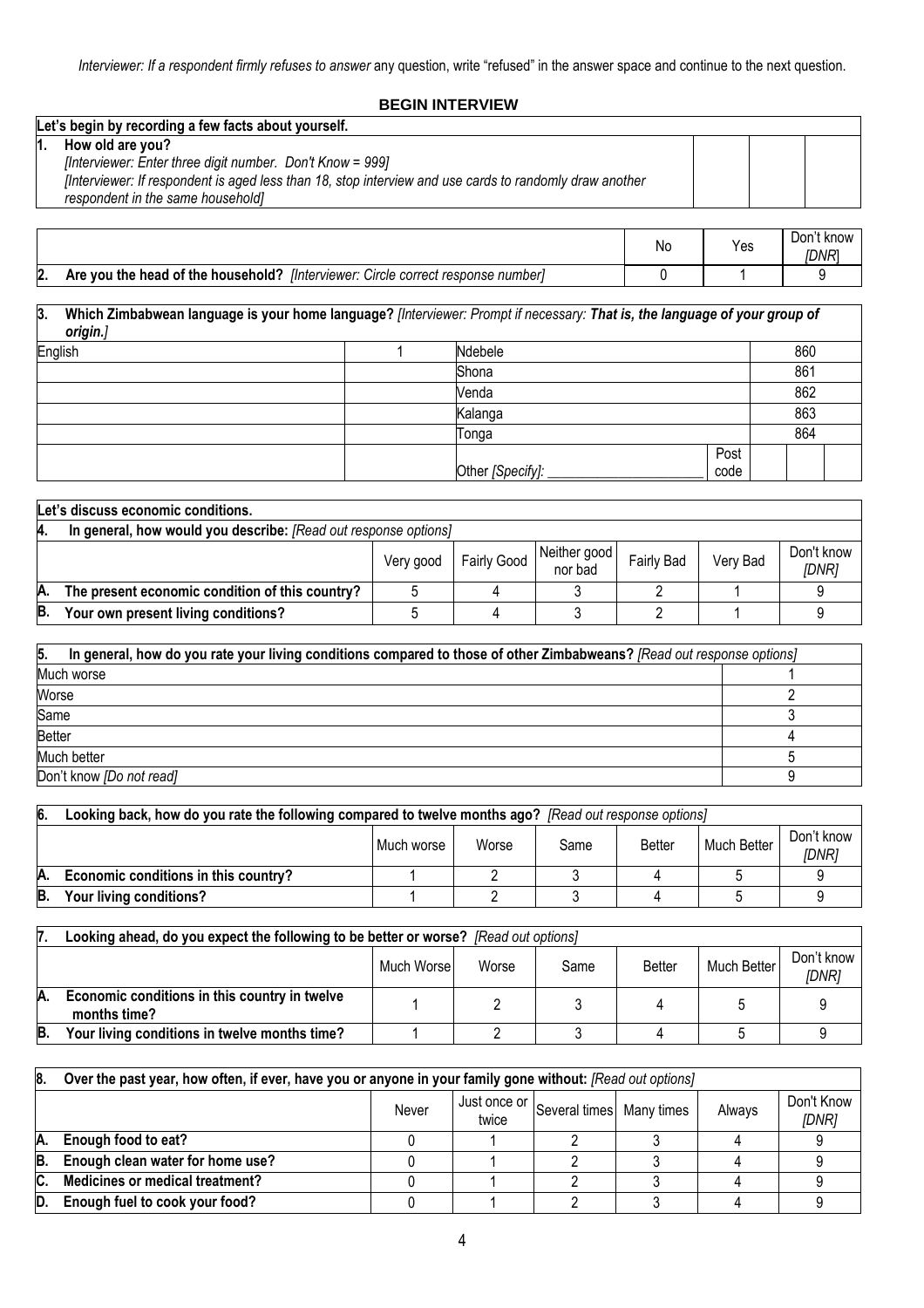| --<br>н. |  |  |  |  |
|----------|--|--|--|--|
|          |  |  |  |  |

| 19. | Over the past year, how often, if ever, have you or anyone in your family: [Read out options] |       |                           |                  |            |        |                     |
|-----|-----------------------------------------------------------------------------------------------|-------|---------------------------|------------------|------------|--------|---------------------|
|     |                                                                                               | Never | I Just once or l<br>twice | Several<br>times | Many times | Always | Don't Know<br>[DNR] |
| Α.  | Feared crime in your own home?                                                                |       |                           |                  |            |        |                     |
| В.  | Had something stolen from your house?                                                         |       |                           |                  |            |        |                     |
| C.  | Been physically attacked?                                                                     |       |                           |                  |            |        |                     |

| 10.                                                                                                                                                  |                                                                                                                            |                        |  |                          |
|------------------------------------------------------------------------------------------------------------------------------------------------------|----------------------------------------------------------------------------------------------------------------------------|------------------------|--|--------------------------|
| Statement 1: The costs of reforming the economy are too high;<br>the inclusive government should therefore abandon its current<br>economic policies. | Statement 2: In order for the economy to get better in the future, it<br>is necessary for us to accept some hardships now. |                        |  |                          |
| Agree Very Strongly With                                                                                                                             | Agree With Statement 1                                                                                                     | Agree With Statement 2 |  | Agree Very Strongly With |
| Statement 1                                                                                                                                          |                                                                                                                            |                        |  | Statement 2              |
|                                                                                                                                                      |                                                                                                                            |                        |  |                          |
| Agree With Neither [Do not read]                                                                                                                     |                                                                                                                            |                        |  |                          |
| Don't know [Do not read]                                                                                                                             |                                                                                                                            |                        |  |                          |

| 11.                                                                                                             |                        |                                                                                                              |                          |             |  |
|-----------------------------------------------------------------------------------------------------------------|------------------------|--------------------------------------------------------------------------------------------------------------|--------------------------|-------------|--|
| Statement 1: The inclusive government's economic policies have<br>helped most people; only a few have suffered. |                        | Statement 2: The inclusive government's economic policies have<br>hurt most people and only benefited a few. |                          |             |  |
|                                                                                                                 |                        |                                                                                                              |                          |             |  |
| Agree Very Strongly With                                                                                        | Agree With Statement 1 | Agree With Statement 2                                                                                       | Agree Very Strongly With |             |  |
| Statement 1                                                                                                     |                        |                                                                                                              |                          | Statement 2 |  |
|                                                                                                                 |                        |                                                                                                              |                          |             |  |
| Agree With Neither [Do not read]                                                                                |                        |                                                                                                              |                          |             |  |
| Don't know [Do not read]                                                                                        |                        |                                                                                                              |                          |             |  |

٦

| 12. | How often do you get news from the following sources? [Read out options] |           |      |       |                                                |       |              |
|-----|--------------------------------------------------------------------------|-----------|------|-------|------------------------------------------------|-------|--------------|
|     |                                                                          | Every day |      |       | A few times a   A few times a   Less than once | Never | Don't know   |
|     |                                                                          |           | week | month | a month                                        |       | <b>IDNR1</b> |
|     | Radio                                                                    |           |      |       |                                                |       |              |
| B.  | Television                                                               |           |      |       |                                                |       |              |
| C.  | <b>Newspapers</b>                                                        |           |      |       |                                                |       |              |

| [13. How interested would you say you are in public affairs? [Interviewer: Prompt if necessary: You know, in politics and government?] |  |
|----------------------------------------------------------------------------------------------------------------------------------------|--|
| [Read out options]                                                                                                                     |  |
| Very interested                                                                                                                        |  |
| Somewhat interested                                                                                                                    |  |
| Not very interested                                                                                                                    |  |
| Not at all interested                                                                                                                  |  |
| Don't know [Do not read]                                                                                                               |  |

| 14.<br>When you get together with your friends or family, how often would you say you discuss political matters: [Read out options] |  |  |  |  |  |
|-------------------------------------------------------------------------------------------------------------------------------------|--|--|--|--|--|
| Frequently                                                                                                                          |  |  |  |  |  |
| Occasionally                                                                                                                        |  |  |  |  |  |
| Never                                                                                                                               |  |  |  |  |  |
| Don't know [Do not read]                                                                                                            |  |  |  |  |  |

#### **15. In this country, how free are you:** *[Read out options]*  Not at all free Not very free Somewhat free **Completely** free Don't know *[DNR]* **A.** To say what you think **1** 2 3 4 9<br>**B.** To join any political organization you want **1** 2 3 4 9 **B. To join any political organization you want** 1 2 3 4 9 To choose who to vote for without feeling pressured **1** 3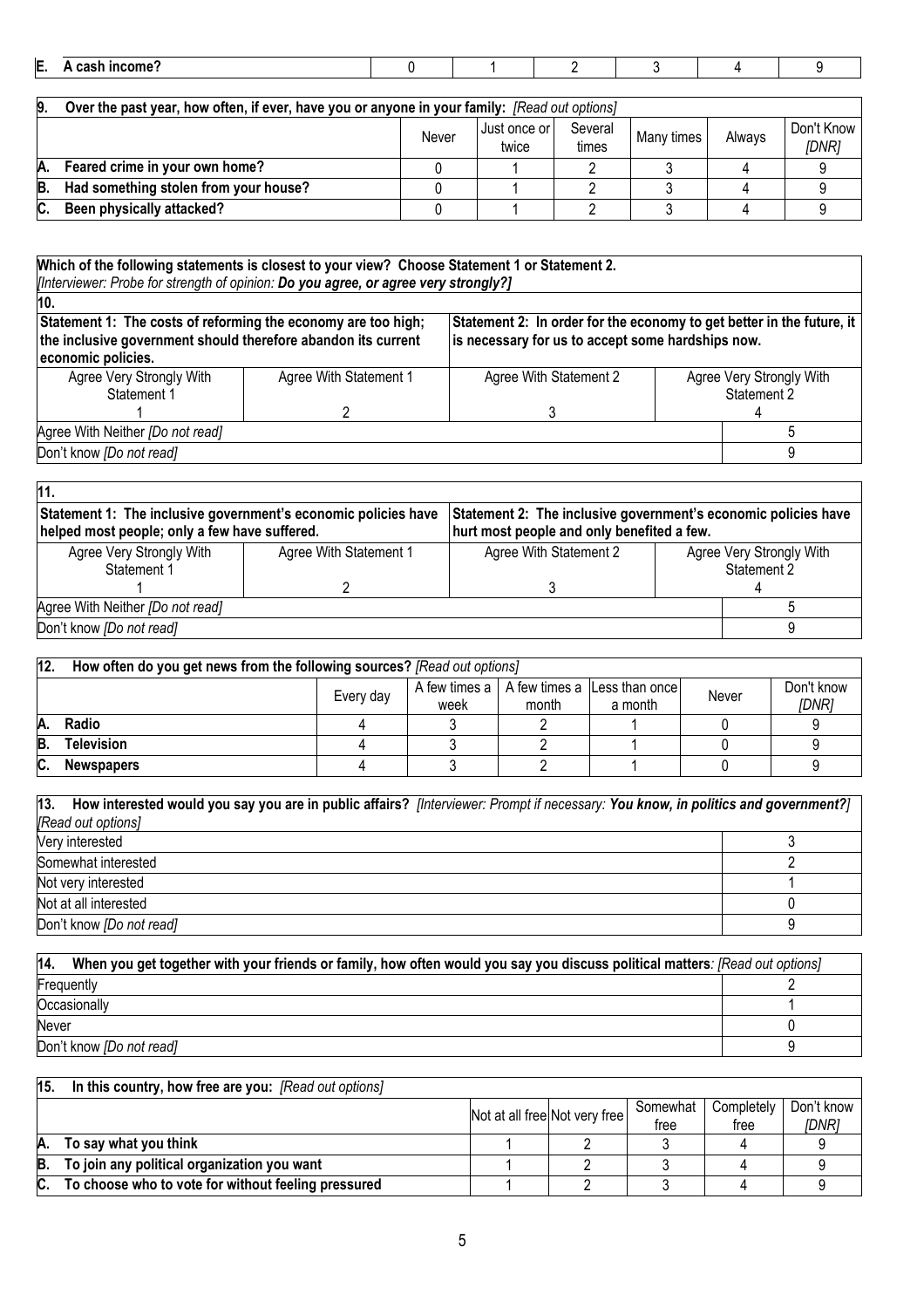| 16.                                                                                   |                        |                                                                                  |                                         |  |  |
|---------------------------------------------------------------------------------------|------------------------|----------------------------------------------------------------------------------|-----------------------------------------|--|--|
| Statement 1: Citizens should be more active in questioning the<br>actions of leaders. |                        | Statement 2: In our country, citizens should show more respect<br>for authority. |                                         |  |  |
| Agree Very Strongly With<br>Statement 1                                               | Agree With Statement 1 | Agree With Statement 2                                                           | Agree Very Strongly With<br>Statement 2 |  |  |
|                                                                                       |                        |                                                                                  |                                         |  |  |
| Agree With Neither [Do not read]                                                      |                        |                                                                                  |                                         |  |  |
| Don't know [Do not read]                                                              |                        |                                                                                  |                                         |  |  |

| 17.                                                                                                 |                        |                                                                                   |                                         |  |
|-----------------------------------------------------------------------------------------------------|------------------------|-----------------------------------------------------------------------------------|-----------------------------------------|--|
| Statement 1: Since leaders represent everyone, they should not<br>favour their own family or group. |                        | Statement 2: Once in office, leaders are obliged to help their home<br>community. |                                         |  |
| Agree Very Strongly With<br>Statement 1                                                             | Agree With Statement 1 | Agree With Statement 2                                                            | Agree Very Strongly With<br>Statement 2 |  |
| Agree With Neither [Do not read]<br>Don't know [Do not read]                                        |                        |                                                                                   |                                         |  |

٦

| 18.                              |                                                  |                                                                                                                                |                          |  |  |
|----------------------------------|--------------------------------------------------|--------------------------------------------------------------------------------------------------------------------------------|--------------------------|--|--|
|                                  |                                                  | Statement 1: People are like children; the government should take care Statement 2: Government is like an employee; the people |                          |  |  |
| of them like a parent.           | should be the bosses who control the government. |                                                                                                                                |                          |  |  |
| Agree Very Strongly With         | Agree With Statement 1                           | Agree With Statement 2                                                                                                         | Agree Very Strongly With |  |  |
| Statement 2<br>Statement 1       |                                                  |                                                                                                                                |                          |  |  |
|                                  |                                                  |                                                                                                                                |                          |  |  |
| Agree With Neither [Do not read] |                                                  |                                                                                                                                |                          |  |  |
| Don't know [Do not read]         |                                                  |                                                                                                                                |                          |  |  |

| Statement 1: Government should be able to ban any organization<br>that goes against its policies. | Statement 2: We should be able to join any organization, whether<br>or not the government approves of it. |                        |             |                          |
|---------------------------------------------------------------------------------------------------|-----------------------------------------------------------------------------------------------------------|------------------------|-------------|--------------------------|
| Agree Very Strongly With                                                                          | Agree With Statement 1                                                                                    | Agree With Statement 2 |             | Agree Very Strongly With |
| Statement 1                                                                                       |                                                                                                           |                        | Statement 2 |                          |
|                                                                                                   |                                                                                                           |                        |             |                          |
| Agree With Neither [Do not read]                                                                  |                                                                                                           |                        |             |                          |
| Don't know [Do not read]                                                                          |                                                                                                           |                        |             |                          |

| 20.                                                                                                |                        |                                                                                                                       |                                         |  |
|----------------------------------------------------------------------------------------------------|------------------------|-----------------------------------------------------------------------------------------------------------------------|-----------------------------------------|--|
| Statement 1: Government should be able to close newspapers<br>that print stories it does not like. |                        | Statement 2: The news media should be free to publish any story<br>that they see fit without fear of being shut down. |                                         |  |
| Agree Very Strongly With<br>Statement 1                                                            | Agree With Statement 1 | Agree With Statement 2                                                                                                | Agree Very Strongly With<br>Statement 2 |  |
|                                                                                                    |                        |                                                                                                                       |                                         |  |
| Agree With Neither [Do not read]                                                                   |                        |                                                                                                                       |                                         |  |
| Don't know [Do not read]                                                                           |                        |                                                                                                                       |                                         |  |

| 21.                                                                                                                              |                        |                                                                                                                                 |             |                          |  |  |
|----------------------------------------------------------------------------------------------------------------------------------|------------------------|---------------------------------------------------------------------------------------------------------------------------------|-------------|--------------------------|--|--|
| Statement 1: Government should not allow the expression of<br>political views that are fundamentally different from the views of |                        | Statement 2: People should be able to speak their minds about<br>politics free of government influence, no matter how unpopular |             |                          |  |  |
| the majority.                                                                                                                    |                        | their views may be.                                                                                                             |             |                          |  |  |
| Agree Very Strongly With                                                                                                         | Agree With Statement 1 | Agree With Statement 2                                                                                                          |             | Agree Very Strongly With |  |  |
| Statement 1                                                                                                                      |                        |                                                                                                                                 | Statement 2 |                          |  |  |
|                                                                                                                                  |                        |                                                                                                                                 |             |                          |  |  |
| Agree With Neither [Do not read]                                                                                                 |                        |                                                                                                                                 |             |                          |  |  |
| Don't know [Do not read]                                                                                                         |                        |                                                                                                                                 |             |                          |  |  |
|                                                                                                                                  |                        |                                                                                                                                 |             |                          |  |  |

| Let's turn to your role in the community.                                                                                               |
|-----------------------------------------------------------------------------------------------------------------------------------------|
| 22. Now I am going to read out a list of groups that people join or attend. For each one, could you tell me whether you are an official |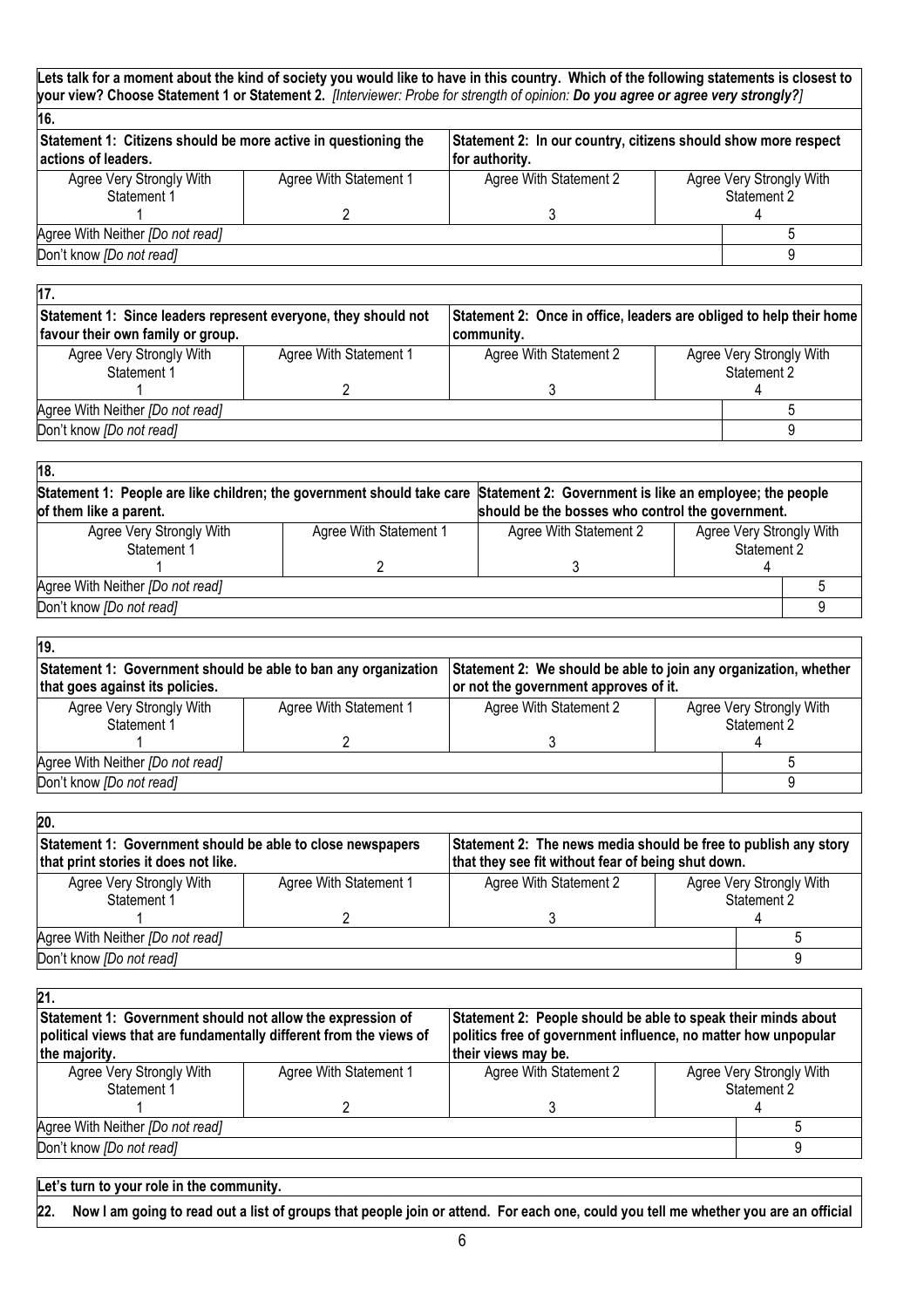|    | leader, an active member, an inactive member, or not a member? |  |                                 |                    |              |                     |  |  |  |
|----|----------------------------------------------------------------|--|---------------------------------|--------------------|--------------|---------------------|--|--|--|
|    |                                                                |  | Official Leader   Active Member | Inactive<br>Member | Not a Member | Don't Know<br>IDNR1 |  |  |  |
| А. | A religious group (e.g., church, mosque)                       |  |                                 |                    |              |                     |  |  |  |
| B. | Some other voluntary association or community group            |  |                                 |                    |              |                     |  |  |  |

**23. Here is a list of actions that people sometimes take as citizens. For each of these, please tell me whether you, personally, have done any of these things during the past year.** *[If Yes, read out options 2-4].* **If not, would you do this if you had the chance?** *[For No,* 

*read out options 0 and 1]* 

|     |                                               |       | YES.          |               | ΝO                                        |      |                     |
|-----|-----------------------------------------------|-------|---------------|---------------|-------------------------------------------|------|---------------------|
|     |                                               | Often | Several times | Once or twice | Would if had the Would never do<br>chance | this | Don't know<br>[DNR] |
| А.  | Attended a community meeting                  |       |               |               |                                           |      |                     |
| B.  | Got together with others to raise an<br>issue |       |               |               |                                           |      |                     |
| IC. | Attended a demonstration or<br>protest march  |       |               |               |                                           |      |                     |

| 23D.<br>With regard to the March 2008 national elections, which statement is true for you? [Read out options] |    |
|---------------------------------------------------------------------------------------------------------------|----|
| You were not registered or you were too young to vote                                                         |    |
| You voted in the elections                                                                                    |    |
| You decided not to vote                                                                                       |    |
| You could not find the polling station                                                                        |    |
| You were prevented from voting                                                                                |    |
| You did not have time to vote                                                                                 |    |
| You were afraid to vote                                                                                       | 77 |
| You were afraid not to vote                                                                                   | 88 |
| Did not vote for some other reason                                                                            |    |
| Don't Know / Can't remember [DNR]                                                                             |    |

| 23E-ZIM.<br>With regard to the June 2008 Presidential run-off elections, which statement is true for you? [Read out options] |    |  |  |  |  |
|------------------------------------------------------------------------------------------------------------------------------|----|--|--|--|--|
| You were not registered or you were too young to vote                                                                        |    |  |  |  |  |
| You voted in the elections                                                                                                   |    |  |  |  |  |
| You decided not to vote<br>ົ                                                                                                 |    |  |  |  |  |
| You could not find the polling station                                                                                       |    |  |  |  |  |
| You were prevented from voting                                                                                               |    |  |  |  |  |
| You did not have time to vote                                                                                                |    |  |  |  |  |
| You were afraid to vote                                                                                                      | 77 |  |  |  |  |
| You were afraid not to vote                                                                                                  | 88 |  |  |  |  |
| Did not vote for some other reason                                                                                           | 6  |  |  |  |  |
| Don't Know / Can't remember [DNR]                                                                                            | 9  |  |  |  |  |

| 24 | In your opinion, how likely is it that you could get together with others and make: [Read out options]                     |                      |                 |                    |             |                     |
|----|----------------------------------------------------------------------------------------------------------------------------|----------------------|-----------------|--------------------|-------------|---------------------|
|    |                                                                                                                            | Not at all<br>likely | Not very likely | Somewhat<br>likely | Very likely | Don't know<br>[DNR] |
| A. | Your elected local councillor listens to your<br>concerns about a matter of importance to the<br>community?                |                      |                 |                    |             |                     |
| B. | Your representative to the House of Assembly<br>listens to your concerns about a matter of<br>importance to the community? |                      |                 |                    |             |                     |

**25. During the past year, how often have you contacted any of the following persons about some important problem or to give them your views?** *[Read out options]*

|    |                                    | Never | Only once | A few times | Often | Don't know<br>[DNR] |
|----|------------------------------------|-------|-----------|-------------|-------|---------------------|
| A. | <b>Local Government Councillor</b> |       |           |             |       |                     |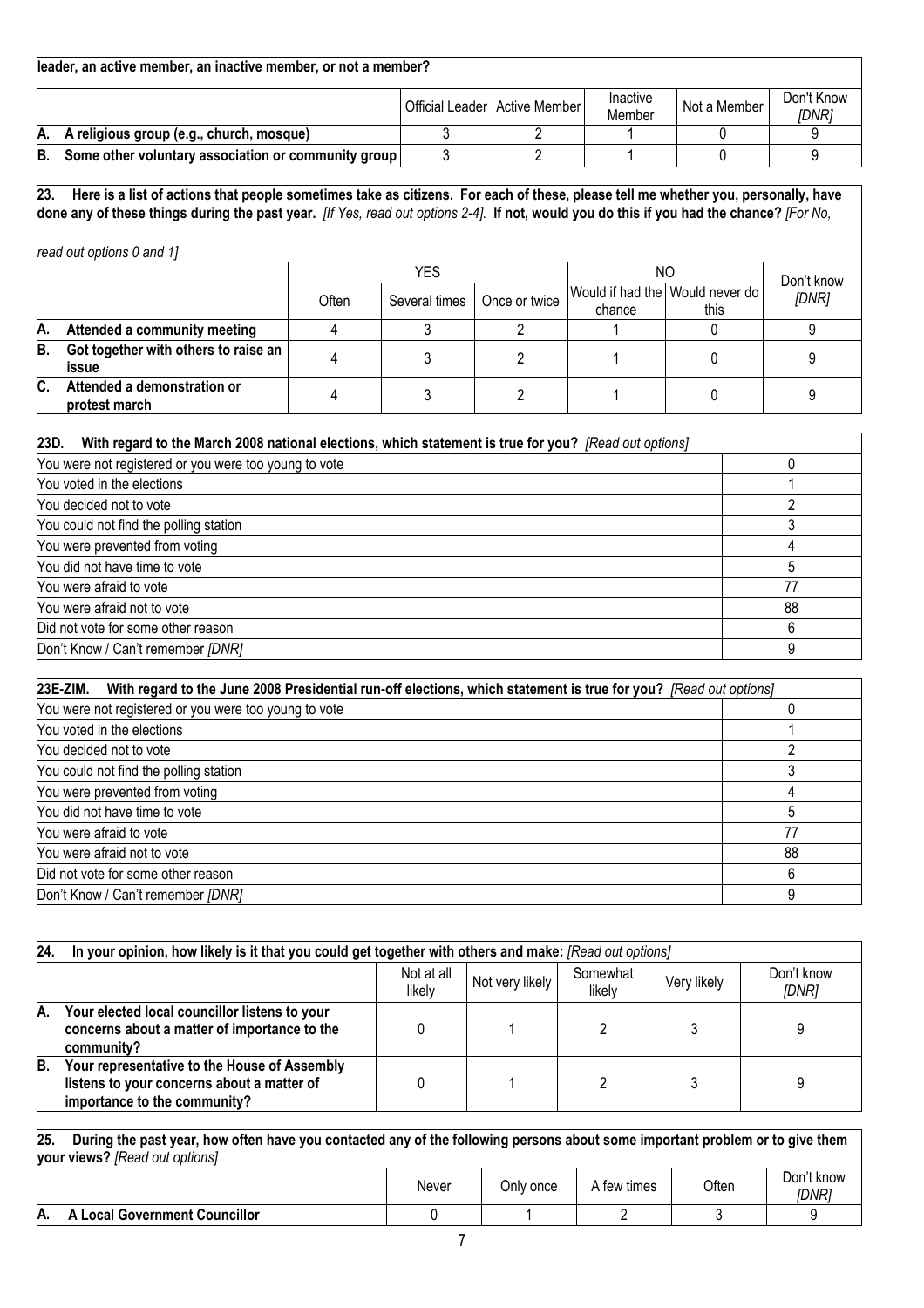| B.            | Parliament<br>sentative "<br>το               |  |  |  |
|---------------|-----------------------------------------------|--|--|--|
| $\sim$<br>IV. | Government<br>. Agencv<br>$\cdots$<br>nt<br>ш |  |  |  |

**26. Think of the last time you contacted any of these leaders. Did you go:** *[If respondent answered 0=Never for ALL PARTS of Q25, i.e. they NEVER contacted any of these leaders, circle code 7=Not applicable in both parts of Q26]* Alone With a group Not applicable (did not contact any) Don't know *[DNR]*  **A. Alone or with a group?** 2 9 **Community** problem Personal problem Not applicable (did not contact any) Don't know *[DNR]*  **B. To discuss a community problem or a personal problem?** 1 2 7 9

#### **27. During the past year, how often have you contacted any of the following persons about some important problem or to give them your views?** *[Read out options]*

|     |                                                                                                                                              | Never | Only once | A few times | Often | Don't know<br>[DNR] |
|-----|----------------------------------------------------------------------------------------------------------------------------------------------|-------|-----------|-------------|-------|---------------------|
| А.  | A religious leader                                                                                                                           |       |           |             |       |                     |
| B.  | A traditional ruler                                                                                                                          |       |           |             |       |                     |
| IC. | Some other influential person (prompt if necessary:<br>You know, someone with more money or power than<br>you who can speak on your behalf.) |       |           |             |       |                     |

### **28. Think of the last time you contacted any of these leaders. Did you go:** *[If respondent answered 0=Never for ALL PARTS of Q27, i.e. they NEVER contacted any of these leaders, circle code 7=Not applicable in both parts of Q28]*

|                                                          | Alone                | With a group | Not applicable (did<br>not contact any)                  | Don't know<br>[DNR]        |
|----------------------------------------------------------|----------------------|--------------|----------------------------------------------------------|----------------------------|
| A. Alone or with a group?                                |                      |              |                                                          |                            |
|                                                          |                      |              |                                                          |                            |
|                                                          | Community<br>problem |              | Personal problem Not applicable (did<br>not contact any) | Don't know<br><i>IDNR1</i> |
| B. To discuss a community problem or a personal problem? |                      |              |                                                          |                            |

#### **29. There are many ways to govern a country. Would you disapprove or approve of the following alternatives?** *[Interviewer: Probe for strength of opinion.]*

|     |                                                                                            | Strongly<br>Disapprove | Disapprove | Neither<br>Approve Nor<br>Disapprove<br>IDNR1 | Approve | Strongly<br>Approve | Don't know<br>[DNR] |
|-----|--------------------------------------------------------------------------------------------|------------------------|------------|-----------------------------------------------|---------|---------------------|---------------------|
| Α.  | Only one political party is allowed to stand for<br>election and hold office.              |                        |            |                                               |         |                     |                     |
| IB. | The army comes in to govern the country.                                                   |                        |            |                                               |         |                     |                     |
| IC. | Elections and the Parliament are abolished so that<br>the President can decide everything. |                        |            |                                               |         |                     |                     |

*[Interviewer: In the section that follows, which asks questions about democracy, always read the question in the language of the interview, but always read "democracy" in English. Translate "democracy" into local language only if respondent does not understand English term. Be sure to*  ask ALL questions of ALL respondents, even if they have difficulty understanding the term "democracy".]

**30. Which of these three statements is closest to your own opinion?** *[Read out statements. Only one option to be chosen. Read the question in the language of the interview, but always read "democracy" in English. Translate "democracy" into local language only if respondent does not understand English term.]* **STATEMENT 1: Democracy is preferable to any other kind of government**. 3 **STATEMENT 2: In some circumstances, a non-democratic government can be preferable.** 2 **STATEMENT 3: For someone like me, it doesn't matter what kind of government we have**. 1 Don't know *[Do not read]* 9

**Which of the following statements is closest to your view? Choose Statement 1 or Statement 2.**  *[Interviewer: Probe for strength of opinion: Do you agree or agree very strongly?]*

**31.**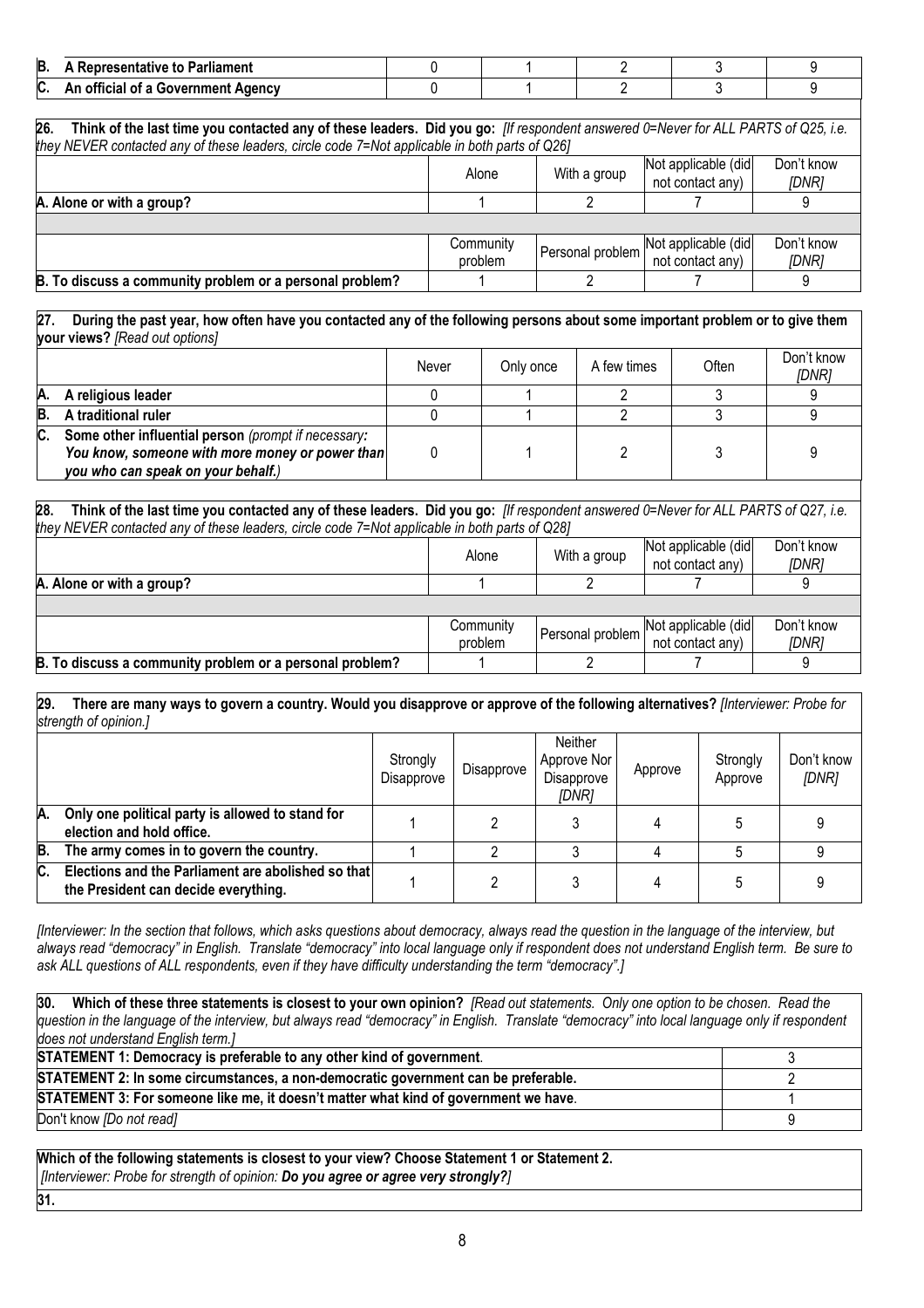| Statement 1: We should choose our leaders in this country<br>through regular, open and honest elections. | Statement 2: Since elections sometimes produce bad results, we<br>should adopt other methods for choosing this country's leaders. |                        |  |                                         |
|----------------------------------------------------------------------------------------------------------|-----------------------------------------------------------------------------------------------------------------------------------|------------------------|--|-----------------------------------------|
| Agree Very Strongly With<br>Statement 1                                                                  | Agree With Statement 1                                                                                                            | Agree With Statement 2 |  | Agree Very Strongly With<br>Statement 2 |
|                                                                                                          |                                                                                                                                   |                        |  |                                         |
| Agree With Neither <i>[Do not read]</i>                                                                  |                                                                                                                                   |                        |  |                                         |
| Don't know [Do not read]                                                                                 |                                                                                                                                   |                        |  |                                         |

# **32.**

| . .<br>Statement 1: Political parties create division and confusion; it is<br>therefore unnecessary to have many political parties in Zimbabwe. Zimbabweans have real choices in who governs them. | Statement 2: Many political parties are needed to make sure that |                        |  |                                         |
|----------------------------------------------------------------------------------------------------------------------------------------------------------------------------------------------------|------------------------------------------------------------------|------------------------|--|-----------------------------------------|
| Agree Very Strongly With<br>Statement 1                                                                                                                                                            | Agree With Statement 1                                           | Agree With Statement 2 |  | Agree Very Strongly With<br>Statement 2 |
| Agree With Neither [Do not read]                                                                                                                                                                   |                                                                  |                        |  |                                         |
| Don't know [Do not read]                                                                                                                                                                           |                                                                  |                        |  |                                         |

| Statement 1: The Parliament should ensure that the President<br>explains to it on a regular basis how his government spends the<br>taxpayers' money. |  | Statement 2: The President should be able to devote his full<br>attention to developing the country rather than wasting time |  |  |
|------------------------------------------------------------------------------------------------------------------------------------------------------|--|------------------------------------------------------------------------------------------------------------------------------|--|--|
| Agree Very Strongly With<br>Agree With Statement 1<br>Statement 1                                                                                    |  | Agree Very Strongly With<br>Statement 2                                                                                      |  |  |
| Agree With Neither [Do not read]<br>Don't know [Do not read]                                                                                         |  |                                                                                                                              |  |  |
|                                                                                                                                                      |  | justifying his actions.<br>Agree With Statement 2                                                                            |  |  |

| Statement 1: Opposition parties should regularly examine and<br>criticize government policies and actions. |                        | Statement 2: Opposition parties should concentrate on<br>cooperating with government and helping it develop the country. |  |                                         |  |
|------------------------------------------------------------------------------------------------------------|------------------------|--------------------------------------------------------------------------------------------------------------------------|--|-----------------------------------------|--|
| Agree Very Strongly With<br>Statement 1                                                                    | Agree With Statement 1 | Agree With Statement 2                                                                                                   |  | Agree Very Strongly With<br>Statement 2 |  |
|                                                                                                            |                        |                                                                                                                          |  |                                         |  |
| Agree With Neither [Do not read]                                                                           |                        |                                                                                                                          |  |                                         |  |
| Don't know [Do not read]                                                                                   |                        |                                                                                                                          |  |                                         |  |

| Statement 1: The news media should constantly investigate and<br>report on corruption and the mistakes made by the government. |                        | Statement 2: Too much reporting on negative events, like<br>corruption, only harms the country. |  |                          |
|--------------------------------------------------------------------------------------------------------------------------------|------------------------|-------------------------------------------------------------------------------------------------|--|--------------------------|
| Agree Very Strongly With                                                                                                       | Agree With Statement 1 | Agree With Statement 2                                                                          |  | Agree Very Strongly With |
| Statement 1                                                                                                                    |                        |                                                                                                 |  | Statement 2              |
|                                                                                                                                |                        |                                                                                                 |  |                          |
| Agree With Neither [Do not read]                                                                                               |                        |                                                                                                 |  |                          |
| Don't know [Do not read]                                                                                                       |                        |                                                                                                 |  |                          |

| 36.                                                                                                                                                                    |                        |                                                                                                                                  |                                         |  |
|------------------------------------------------------------------------------------------------------------------------------------------------------------------------|------------------------|----------------------------------------------------------------------------------------------------------------------------------|-----------------------------------------|--|
| Statement 1: The representatives to the Parliament represent the<br>people; therefore they should make laws for this country, even if<br>the President does not agree. |                        | Statement 2: Since the President represents all of us, he should<br>pass laws without worrying about what the Parliament thinks. |                                         |  |
| Agree Very Strongly With<br>Statement 1                                                                                                                                | Agree With Statement 1 | Agree With Statement 2                                                                                                           | Agree Very Strongly With<br>Statement 2 |  |
| Agree With Neither [Do not read]                                                                                                                                       |                        |                                                                                                                                  |                                         |  |
| Don't know [Do not read]                                                                                                                                               |                        |                                                                                                                                  |                                         |  |
|                                                                                                                                                                        |                        |                                                                                                                                  |                                         |  |

| I<br>×<br>I<br>×<br>۰, |  |  |
|------------------------|--|--|
|                        |  |  |

| .                                                                                                                              |  |
|--------------------------------------------------------------------------------------------------------------------------------|--|
| Statement 1: Since the President was elected to lead the country, Statement 2: The President must always obey the laws and the |  |
| he should not be bound by laws or court decisions that he thinks courts, even if he thinks they are wrong.                     |  |
| are wrong.                                                                                                                     |  |
|                                                                                                                                |  |

٦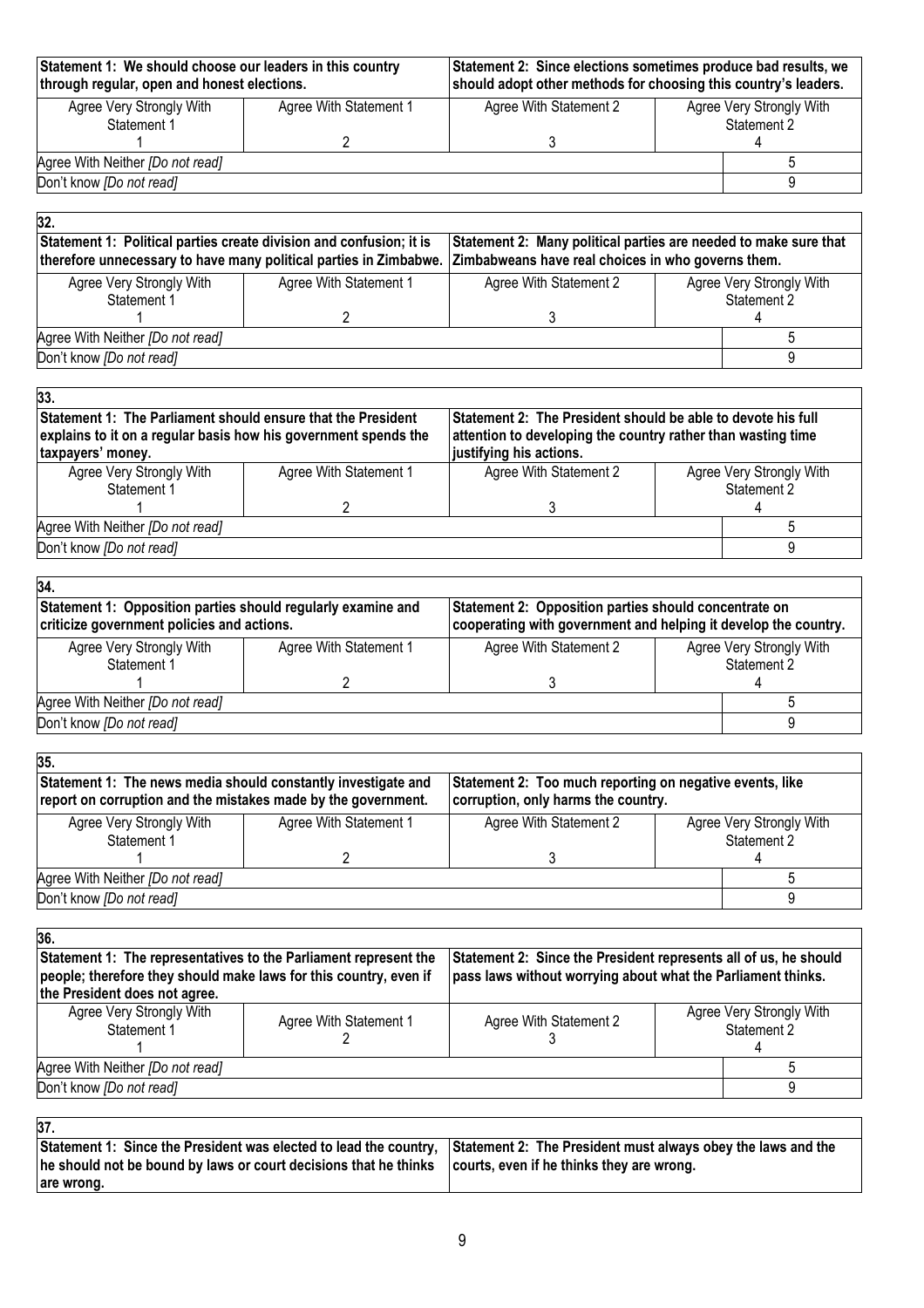| Agree Very Strongly With<br>Statement 1 | Agree With Statement 1 | Agree With Statement 2 | Agree Very Strongly With<br>Statement 2 |
|-----------------------------------------|------------------------|------------------------|-----------------------------------------|
|                                         |                        |                        |                                         |
| Agree With Neither [Do not read]        |                        |                        |                                         |
| Don't know [Do not read]                |                        |                        |                                         |
|                                         |                        |                        |                                         |

| 38.<br>a maximum of two terms in office. | Statement 1: The constitution should limit the president to serving Statement 2: There should be no constitutional limit on how long<br>the President can serve. |                        |  |                                         |
|------------------------------------------|------------------------------------------------------------------------------------------------------------------------------------------------------------------|------------------------|--|-----------------------------------------|
| Agree Very Strongly With<br>Statement 1  | Agree With Statement 1                                                                                                                                           | Agree With Statement 2 |  | Agree Very Strongly With<br>Statement 2 |
|                                          |                                                                                                                                                                  |                        |  |                                         |
| Agree With Neither [Do not read]         |                                                                                                                                                                  |                        |  |                                         |
| Don't know [Do not read]                 |                                                                                                                                                                  |                        |  |                                         |

| 39.                                                                                                                                                                                 |                        |                                           |  |                          |
|-------------------------------------------------------------------------------------------------------------------------------------------------------------------------------------|------------------------|-------------------------------------------|--|--------------------------|
| Statement 1: Our present system of elected government should be Statement 2: If our present system cannot produce results soon,<br>given more time to deal with inherited problems. |                        | we should try another form of government. |  |                          |
| Agree Very Strongly With                                                                                                                                                            | Agree With Statement 1 | Agree With Statement 2                    |  | Agree Very Strongly With |
| Statement 1                                                                                                                                                                         |                        |                                           |  | Statement 2              |
|                                                                                                                                                                                     |                        |                                           |  |                          |
| Agree With Neither [Do not read]                                                                                                                                                    |                        |                                           |  |                          |
| Don't know [Do not read]                                                                                                                                                            |                        |                                           |  |                          |

| 40. | If you had to choose, which one of the following things: [Read out options] |                                       |                                                         |                                                |                                                     |                        |                     |  |  |  |
|-----|-----------------------------------------------------------------------------|---------------------------------------|---------------------------------------------------------|------------------------------------------------|-----------------------------------------------------|------------------------|---------------------|--|--|--|
|     |                                                                             | Maintaining<br>order in the<br>nation | Giving people<br>more say in<br>qovernment<br>decisions | Protecting<br>people's right to<br>live freely | Improving<br>economic<br>conditions for<br>the poor | None of these<br>[DNR] | Don't Know<br>[DNR] |  |  |  |
| А.  | Is most important?                                                          |                                       |                                                         |                                                |                                                     |                        |                     |  |  |  |
| B.  | And which would be the next most<br>important?                              |                                       |                                                         |                                                |                                                     |                        |                     |  |  |  |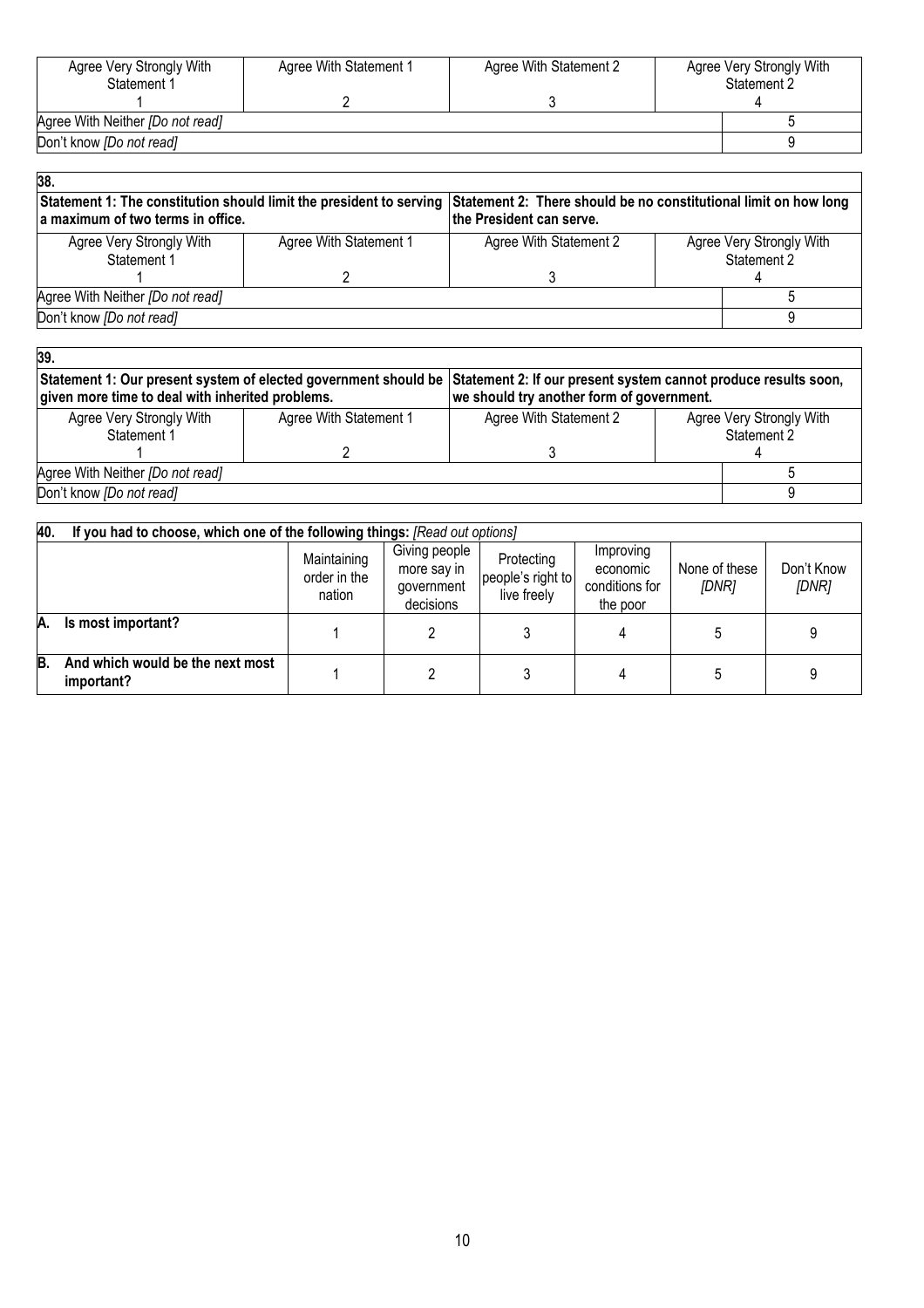# **Now let us speak about the political system in this country?**

**41. Can you tell me the name of:** *[Interviewer: Write down respondent's answer. Then circle correct code. If you do not know correct name, consult your supervisor, fill in the correct name, and circle relevant code before leaving PSU.]*

|                                                            |                                                 |                    | Know But<br>Can't<br><b>Remember</b> | Incorrect<br>Guess | Correct<br>Name | Don't Know |
|------------------------------------------------------------|-------------------------------------------------|--------------------|--------------------------------------|--------------------|-----------------|------------|
| A. Your representative to the<br><b>House of Assembly?</b> | 41a1. Name:<br>[correct answer is:              | 41a2.              |                                      |                    |                 |            |
| <b>B. Your Minister of Finance?</b>                        | 41b1. Name:<br>[correct answer is: Tendai Biti] | 41 <sub>b</sub> 2. |                                      |                    |                 |            |

**42A. In your opinion how much of a democracy is Zimbabwe today?** *[Read out options. Accept only one option. Read the question in the language of the interview, but always read "democracy" in English. Translate "democracy" into local language only if respondent does not understand English term.]*

| A full democracy                                                                       |  |
|----------------------------------------------------------------------------------------|--|
| A democracy, but with minor problems                                                   |  |
| A democracy, with major problems                                                       |  |
| Not a democracy                                                                        |  |
| Do not understand question /do not understand what 'democracy' is <i>[Do not read]</i> |  |
| Don't know [Do not read]                                                               |  |

**42B. Adam lives in a country with many political parties and free elections. Everyone is free to speak their minds about politics and to vote for the party of their choice. Elections sometimes lead to a change of ruling party. In your opinion, how much of a democracy is Adam's country?** *[Read out options. Accept only one option. Read the question in the language of the interview, but always read "democracy" in English. Translate "democracy" into local language only if respondent does not understand English term.]* A full democracy 4

| A democracy, but with minor problems                                                   |  |
|----------------------------------------------------------------------------------------|--|
| A democracy, with major problems                                                       |  |
| Not a democracy                                                                        |  |
| Do not understand question /do not understand what 'democracy' is <i>[Do not read]</i> |  |
| Don't know <i>[Do not read]</i>                                                        |  |

**42C. Betty lives in a country with regular elections. It has one large political party and many small ones. People are free to express their opinions and to vote as they please. But so far, elections have not led to a change of ruling party. In your opinion, how much of a democracy is Betty's country?** *[Read out options. Accept only one option. Read the question in the language of the interview, but always read "democracy" in English. Translate "democracy" into local language only if respondent does not understand English term.]* A full democracy 4

| A democracy, but with minor problems                                                   |  |
|----------------------------------------------------------------------------------------|--|
| A democracy, with major problems                                                       |  |
| Not a democracy                                                                        |  |
| Do not understand question /do not understand what 'democracy' is <i>[Do not read]</i> |  |
| Don't know [Do not read]                                                               |  |

**42D. Christopher lives in a country with regular elections. It has one big political party and many small ones. People are afraid to express political opinions or to vote for the opposition. The opposition is so weak that it seems that it can never win an election. In your opinion, how much of a democracy is Christopher's country?** *[Read out options. Accept only one option. Read the question in the*  language of the interview, but always read "democracy" in English. Translate "democracy" into local language only if respondent does not *understand English term.]*

| A full democracy                                                                       |  |
|----------------------------------------------------------------------------------------|--|
| A democracy, but with minor problems                                                   |  |
| A democracy, with major problems                                                       |  |
| Not a democracy                                                                        |  |
| Do not understand question /do not understand what 'democracy' is <i>[Do not read]</i> |  |
| Don't know [Do not read]                                                               |  |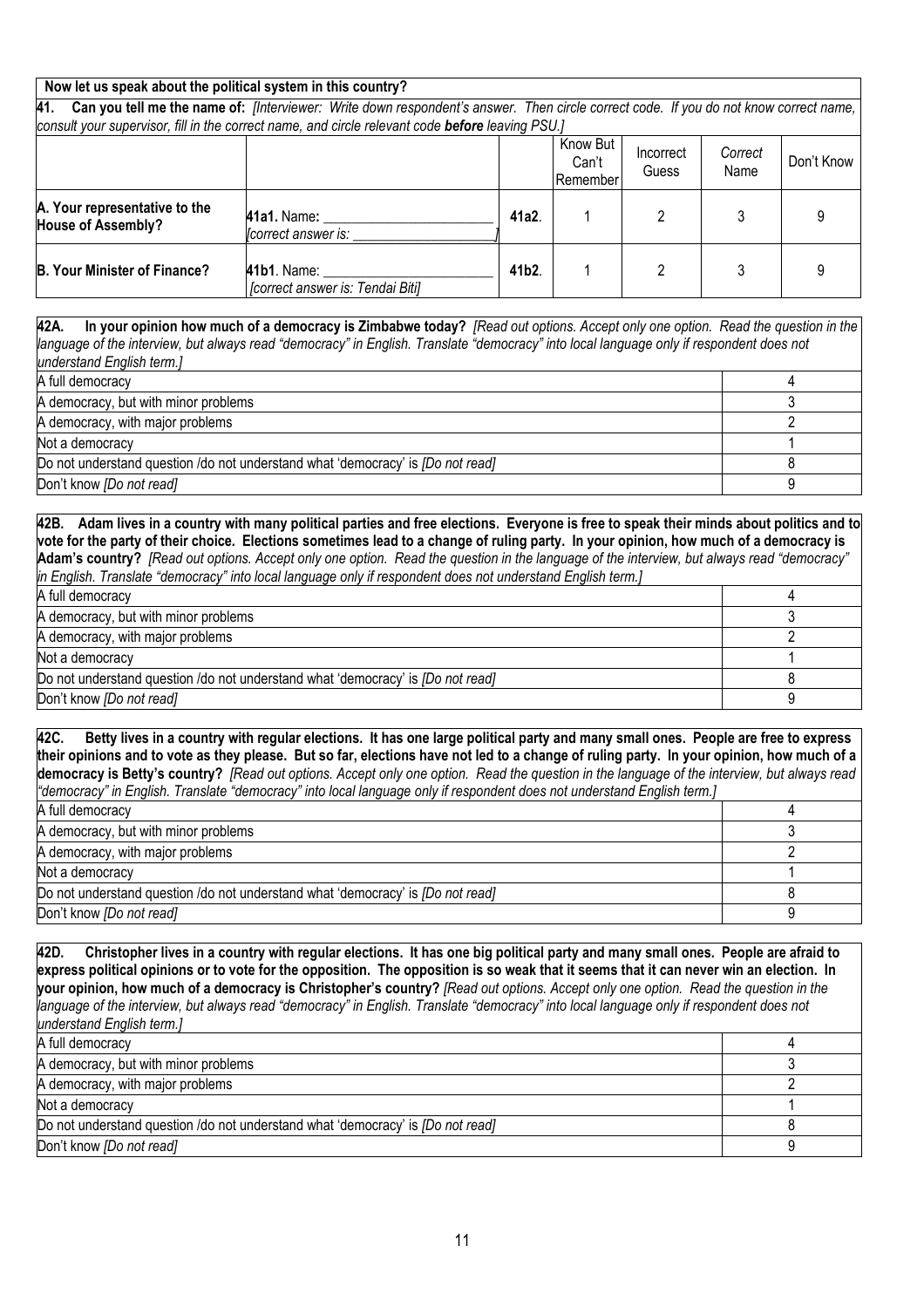# **43. Overall, how satisfied are you with the way democracy works in Zimbabwe? Are you:** *[Read out options. Only one option to be chosen. Read the question in the language of the interview, but always read "democracy" in English. Translate "democracy" into local language only if respondent does not understand English term.]* Very satisfied 4 Fairly satisfied 3 Not very satisfied 2 Not at all satisfied 1 Zimbabwe is not a democracy *[DO NOT READ]* 0 Do not know *[DO NOT READ]* 9

| 44  | For each of the following statements, please tell me whether you disagree or agree? [Interviewer: Probe for strength of opinion] |                      |          |                                        |       |                   |                     |  |  |
|-----|----------------------------------------------------------------------------------------------------------------------------------|----------------------|----------|----------------------------------------|-------|-------------------|---------------------|--|--|
|     |                                                                                                                                  | Strongly<br>Disagree | Disagree | Neither Agree<br>Nor Disagree<br>[DNR] | Agree | Strongly<br>Agree | Don't Know<br>[DNR] |  |  |
| IA. | The courts have the right to make decisions<br>that people always have to abide by.                                              |                      |          |                                        |       |                   |                     |  |  |
| B.  | The police always have the right to make<br>people obey the law.                                                                 |                      |          |                                        |       |                   |                     |  |  |
| C.  | The tax department always has the right to<br>make people pay taxes.                                                             |                      |          |                                        |       |                   |                     |  |  |

| 45. | In your opinion, how often, in this country: [Read out options]         |        |       |        |       |                     |  |
|-----|-------------------------------------------------------------------------|--------|-------|--------|-------|---------------------|--|
|     |                                                                         | Always | Often | Rarely | Never | Don't know<br>[DNR] |  |
| IA. | Does competition between political parties lead to violent<br>conflict? |        |       |        |       |                     |  |
| B.  | Does the President ignore the laws of this country?                     |        |       |        |       |                     |  |
| IC. | Are people treated unequally under the law?                             |        |       |        |       |                     |  |
| ID. | Do officials who commit crimes go unpunished?                           |        |       |        |       |                     |  |
| E.  | Do ordinary people who break the law go unpunished?                     |        |       |        |       |                     |  |

| 46. In this country, how often do people have to be careful of what they say about politics? [Read out options] |  |  |  |  |  |
|-----------------------------------------------------------------------------------------------------------------|--|--|--|--|--|
| Always                                                                                                          |  |  |  |  |  |
| Often                                                                                                           |  |  |  |  |  |
| Rarely                                                                                                          |  |  |  |  |  |
| Never                                                                                                           |  |  |  |  |  |
| Don't know [Do not read]                                                                                        |  |  |  |  |  |

| 47.<br>During election campaigns in this country, how much do you personally fear becoming a victim of political intimidation or<br>violence? [Read out options] |  |  |  |  |  |  |  |
|------------------------------------------------------------------------------------------------------------------------------------------------------------------|--|--|--|--|--|--|--|
| Not at all                                                                                                                                                       |  |  |  |  |  |  |  |
| A little bit                                                                                                                                                     |  |  |  |  |  |  |  |
| Somewhat                                                                                                                                                         |  |  |  |  |  |  |  |
| A lot                                                                                                                                                            |  |  |  |  |  |  |  |
| Don't know [Do not read]                                                                                                                                         |  |  |  |  |  |  |  |

| 48. | How likely do you think it is: [Read out options]                                                                              |                      |                 |                    |             |                     |
|-----|--------------------------------------------------------------------------------------------------------------------------------|----------------------|-----------------|--------------------|-------------|---------------------|
|     |                                                                                                                                | Not at all<br>likely | Not very likely | Somewhat<br>likely | Very likely | Don't know<br>[DNR] |
| А.  | That powerful people can find out how you voted, even though<br>there is supposed to be a secret ballot in this country?       |                      |                 |                    |             |                     |
| B.  | That people can be punished by government officials if they make<br>complaints about poor quality services or misuse of funds? |                      |                 |                    |             |                     |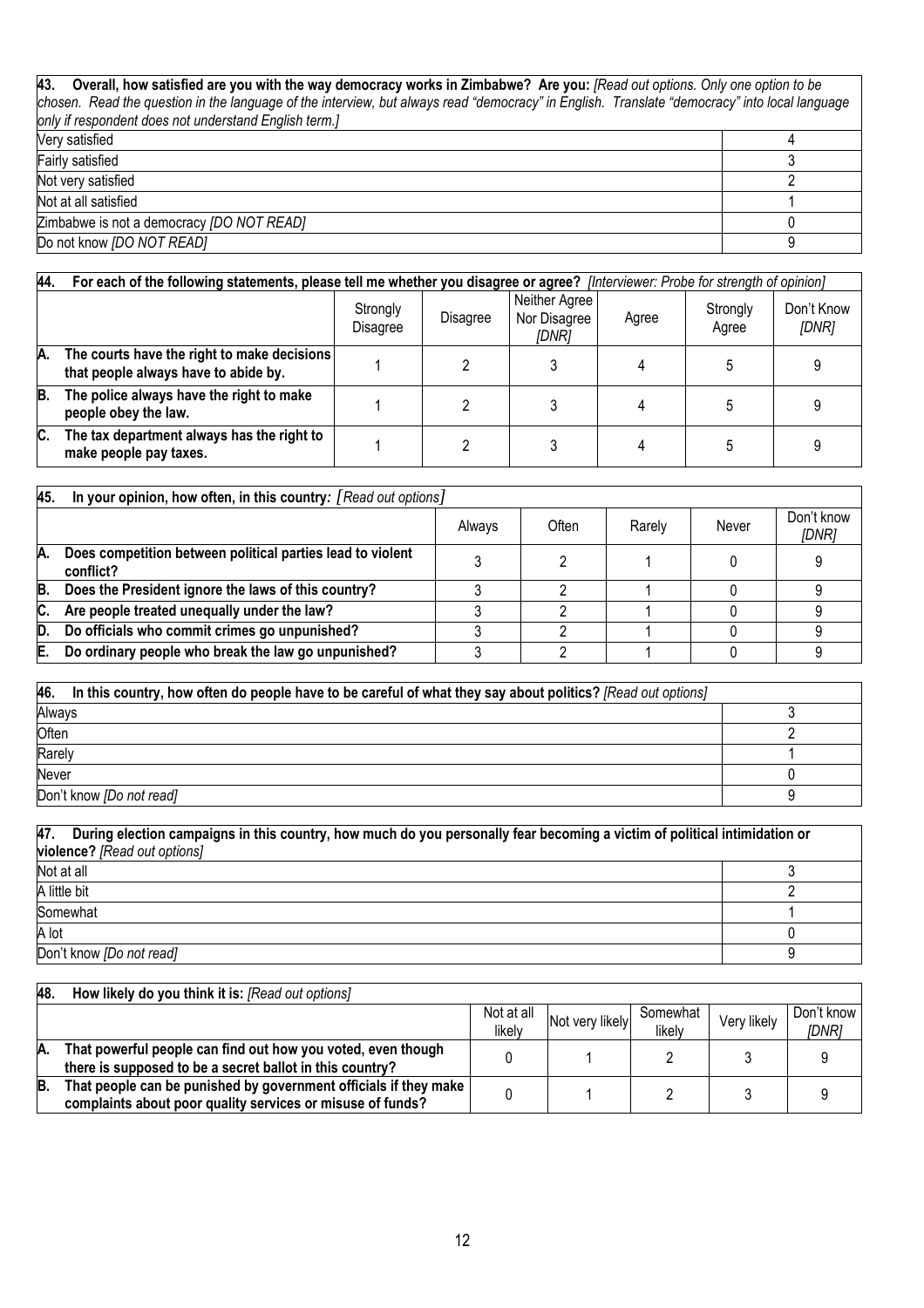| 49. | How much do you trust each of the following, or haven't you heard enough about them to say? [Read out options] |            |               |          |       |                                       |  |  |  |  |
|-----|----------------------------------------------------------------------------------------------------------------|------------|---------------|----------|-------|---------------------------------------|--|--|--|--|
|     |                                                                                                                | Not at all | Just a little | Somewhat | A lot | Don't know/<br>Haven't<br>heard [DNR] |  |  |  |  |
| IA. | <b>The President</b>                                                                                           |            |               |          |       |                                       |  |  |  |  |
|     | A1- ZIM. The Prime Minister                                                                                    |            |               |          |       |                                       |  |  |  |  |
| B.  | <b>The Parliament</b>                                                                                          |            |               |          | 3     |                                       |  |  |  |  |
| C.  | The Zimbabwe Electoral Commission(ZEC)                                                                         |            |               |          |       |                                       |  |  |  |  |
| ID. | <b>Your Elected Local Government Council</b>                                                                   |            |               |          |       |                                       |  |  |  |  |
| E.  | Ruling party - ZANU. PF, before the Inclusive Government                                                       |            |               |          |       |                                       |  |  |  |  |
| F.  | <b>Opposition Political Parties, before the Inclusive Government</b>                                           |            |               |          |       |                                       |  |  |  |  |
| G.  | <b>The Police</b>                                                                                              |            |               |          |       |                                       |  |  |  |  |
| Η.  | <b>Courts of law</b>                                                                                           |            |               |          |       |                                       |  |  |  |  |
|     | <b>Traditional leaders</b>                                                                                     |            |               |          |       |                                       |  |  |  |  |

**50. How many of the following people do you think are involved in corruption, or haven't you heard enough about them to say?** *[Read out options]* 

|     | . <u>.</u>                                                                               |      |              |              |             |                                       |
|-----|------------------------------------------------------------------------------------------|------|--------------|--------------|-------------|---------------------------------------|
|     |                                                                                          | None | Some of them | Most of them | All of them | Don't know/<br>Haven't heard<br>[DNR] |
| А.  | The President and Officials in his Office                                                |      |              |              |             |                                       |
| B.  | <b>Representatives to the Parliament</b>                                                 |      |              |              |             |                                       |
| C.  | <b>Elected Local Government Councillors</b>                                              |      |              |              |             |                                       |
| ID. | <b>Government Officials</b>                                                              |      |              |              |             |                                       |
| E.  | <b>Police</b>                                                                            |      |              |              |             |                                       |
| F.  | Tax Officials (e.g. Ministry of Finance officials<br>or Local Government tax collectors) |      |              |              |             |                                       |
| G.  | <b>Judges and Magistrates</b>                                                            |      |              |              |             |                                       |
| Η.  | <b>Traditional leaders</b>                                                               |      |              |              |             |                                       |

**51. In the past year, how often (if ever) have you had to pay a bribe, give a gift, or do a favour to government officials in order to:** *[Read out options.]*

|    |                                                                                              | No<br>experience<br>with this in<br>past year<br>IDNR1 | Never | Once or<br>Twice | A Few<br><b>Times</b> | Often | Don't know<br>[DNR] |
|----|----------------------------------------------------------------------------------------------|--------------------------------------------------------|-------|------------------|-----------------------|-------|---------------------|
| Α. | Get a document or a permit?                                                                  |                                                        |       |                  |                       |       |                     |
| B. | Get water or sanitation services?                                                            |                                                        |       |                  |                       |       |                     |
| C. | Avoid a problem with the police (like passing a<br>checkpoint or avoiding a fine or arrest)? |                                                        |       |                  |                       |       |                     |

| 52.<br>Representatives to Parliament have different responsibilities. Which of the following do you think is the most important |  |  |  |  |  |  |  |
|---------------------------------------------------------------------------------------------------------------------------------|--|--|--|--|--|--|--|
| responsibility of your representative to Parliament? [Read out options]                                                         |  |  |  |  |  |  |  |
| Listen to constituents and represent their needs.                                                                               |  |  |  |  |  |  |  |
| Deliver jobs or development to your constituency                                                                                |  |  |  |  |  |  |  |
| Make laws for the good of the country.                                                                                          |  |  |  |  |  |  |  |
| Monitor the president and his government.                                                                                       |  |  |  |  |  |  |  |
| None of these [Do not read]                                                                                                     |  |  |  |  |  |  |  |
| Don't know [Do not read]                                                                                                        |  |  |  |  |  |  |  |

| 53. | How much time: [Read out options]                                                                                             |                             |                    |                                        |        |       |                     |
|-----|-------------------------------------------------------------------------------------------------------------------------------|-----------------------------|--------------------|----------------------------------------|--------|-------|---------------------|
|     |                                                                                                                               | Almost all of<br>their time | At least<br>weekly | At least once At least once<br>a month | a year | Never | Don't know<br>[DNR] |
| ΙА. | Should your representative to the House of<br>Assembly spend in this constituency to visit the<br>community and its citizens? |                             |                    |                                        |        |       |                     |
| B.  | Does your representative to the House of<br>Assembly spend in this constituency?                                              |                             |                    |                                        |        |       |                     |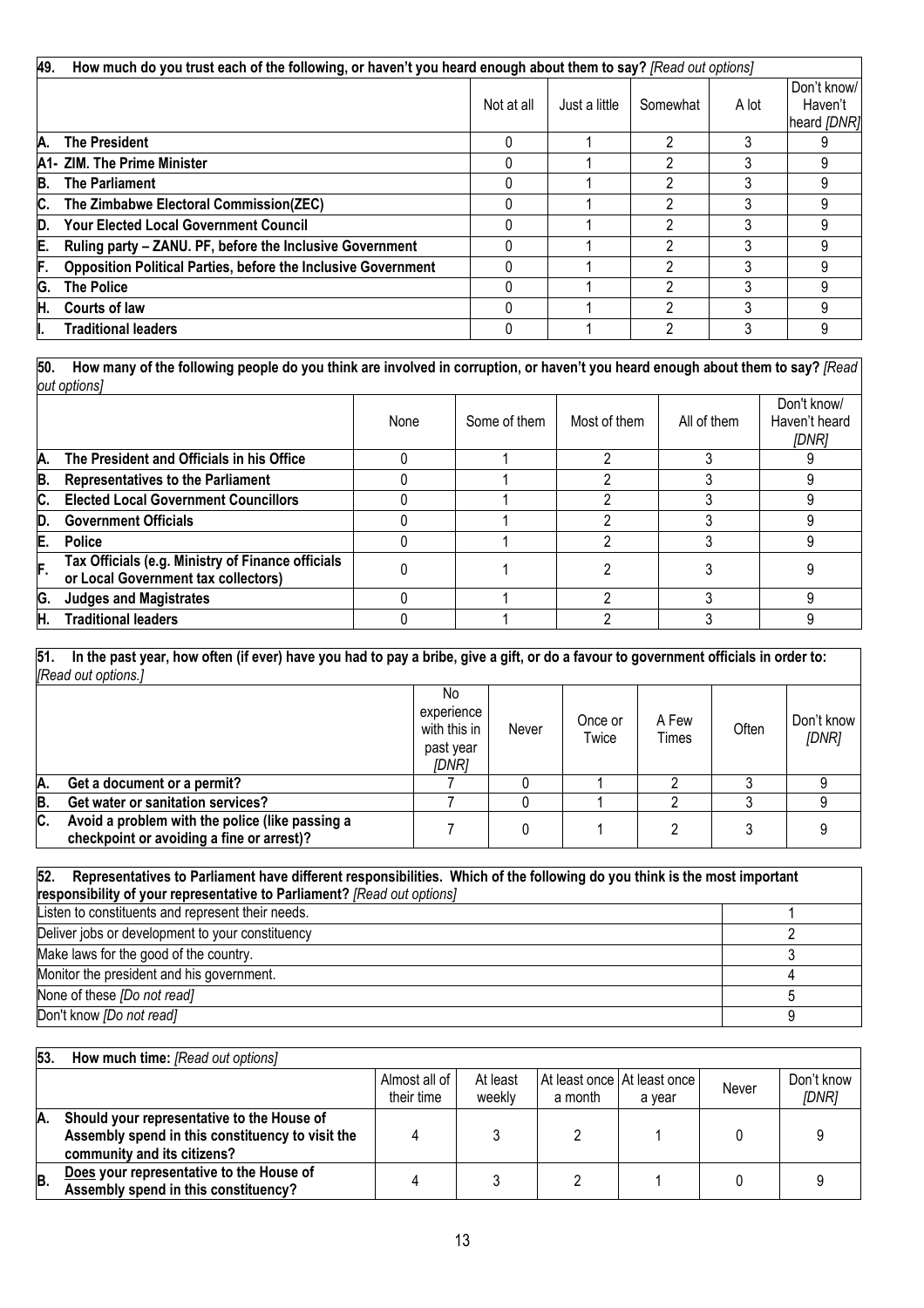| 54.<br>How much of the time do you think the following try their best to listen to what people like you have to say? [Read out options]                                                    |                        |          |                                                            |                          |                          |                  |                     |
|--------------------------------------------------------------------------------------------------------------------------------------------------------------------------------------------|------------------------|----------|------------------------------------------------------------|--------------------------|--------------------------|------------------|---------------------|
|                                                                                                                                                                                            |                        | Never    | Only<br>Sometimes                                          | Often                    | Always                   |                  | Don't know<br>[DNR] |
| <b>Representatives to Parliament</b><br>Α.                                                                                                                                                 |                        | 0        |                                                            | 2                        | 3                        |                  | 9                   |
| <b>Elected Local Government Councillors</b><br>B.                                                                                                                                          |                        | $\Omega$ |                                                            | $\overline{2}$           | 3                        |                  | 9                   |
| <b>Traditional leaders</b><br>C.                                                                                                                                                           |                        | $\Omega$ |                                                            | $\overline{2}$           | 3                        |                  | 9                   |
|                                                                                                                                                                                            |                        |          |                                                            |                          |                          |                  |                     |
| 55.<br>Which of the following statements is closest to your view? Choose Statement 1 or Statement 2.<br>[Interviewer: Probe for strength of opinion: Do you agree or agree very strongly?] |                        |          |                                                            |                          |                          |                  |                     |
| Statement 1: In electing a representative to the Parliament, I prefer Statement 2: In electing a representative to the Parliament, I prefer                                                |                        |          |                                                            |                          |                          |                  |                     |
| to vote for a candidate who can deliver goods and services to                                                                                                                              |                        |          | to vote for a candidate who can make policies that benefit |                          |                          |                  |                     |
| people in this community.                                                                                                                                                                  |                        |          | everyone in our country.                                   |                          |                          |                  |                     |
| Agree Very Strongly With                                                                                                                                                                   | Agree With Statement 1 |          | Agree With Statement 2                                     |                          | Agree Very Strongly With |                  |                     |
| Statement 1                                                                                                                                                                                | 2                      |          | 3                                                          |                          |                          | Statement 2<br>4 |                     |
| Agree With Neither [Do not read]                                                                                                                                                           |                        |          |                                                            |                          |                          |                  | 5                   |
| Don't know [Do not read]                                                                                                                                                                   |                        |          |                                                            |                          |                          |                  | 9                   |
|                                                                                                                                                                                            |                        |          |                                                            |                          |                          |                  |                     |
| In your opinion, what are the most important problems facing this country that government should address? [Do not read options.<br>56.                                                     |                        |          |                                                            |                          |                          |                  |                     |
| Code from responses. Accept up to three answers. If respondent offers more than three options, ask "Which three of these are the most                                                      |                        |          |                                                            |                          |                          |                  |                     |
| important?"; if respondent offers one or two answers, ask "Anything else?"]                                                                                                                |                        |          |                                                            |                          |                          |                  |                     |
|                                                                                                                                                                                            |                        |          |                                                            | 1 <sup>st</sup> response | 2 <sup>nd</sup> response |                  | 3rd response        |
| <b>Economics</b>                                                                                                                                                                           |                        |          |                                                            |                          |                          |                  |                     |
| Management of the economy                                                                                                                                                                  |                        |          |                                                            | 1                        | 1                        |                  | 1                   |
| Wages, incomes and salaries                                                                                                                                                                |                        |          |                                                            | 2                        | 2                        |                  | $\overline{2}$      |
| Unemployment                                                                                                                                                                               |                        |          | 3                                                          | 3                        |                          | 3                |                     |
| Poverty/destitution                                                                                                                                                                        |                        |          | 4                                                          | 4                        |                          | 4                |                     |
| Rates and Taxes                                                                                                                                                                            |                        |          |                                                            | 5                        | 5                        |                  | 5                   |
| oans / credit                                                                                                                                                                              |                        |          |                                                            | 6                        | 6                        |                  | 6                   |
| Food / Agriculture                                                                                                                                                                         |                        |          |                                                            |                          |                          |                  |                     |

| Food / Agriculture                                         |                |                |                |
|------------------------------------------------------------|----------------|----------------|----------------|
| Farming/agriculture                                        | $\overline{7}$ | $\overline{7}$ | $\overline{7}$ |
| Agricultural marketing                                     | 32             | 32             | 32             |
| Food shortage/famine                                       | 8              | 8              | 8              |
| Drought                                                    | 9              | 9              | 9              |
| Land                                                       | 10             | 10             | 10             |
| Infrastructure                                             |                |                |                |
| Transportation                                             | 11             | 11             | 11             |
| Communications                                             | 12             | 12             | 12             |
| Infrastructure / roads                                     | 13             | 13             | 13             |
| <b>Government Services</b>                                 |                |                |                |
| Education                                                  | 14             | 14             | 14             |
| Housing                                                    | 15             | 15             | 15             |
| Electricity                                                | 16             | 16             | 16             |
| Water supply                                               | 17             | 17             | 17             |
| Orphans/street children/homeless children                  | 18             | 18             | 18             |
| Services (other)                                           | 19             | 19             | 19             |
| <b>Health</b>                                              |                |                |                |
| Health                                                     | 20             | 20             | 20             |
| <b>AIDS</b>                                                | 21             | 21             | 21             |
| Sickness / Disease                                         | 22             | 22             | 22             |
| Governance                                                 |                |                |                |
| Crime and Security                                         | 23             | 23             | 23             |
| Corruption                                                 | 24             | 24             | 24             |
| Political violence                                         | 25             | 25             | 25             |
| Political instability/political divisions/ ethnic tensions | 26             | 26             | 26             |
| Discrimination/ inequality                                 | 27             | 27             | 27             |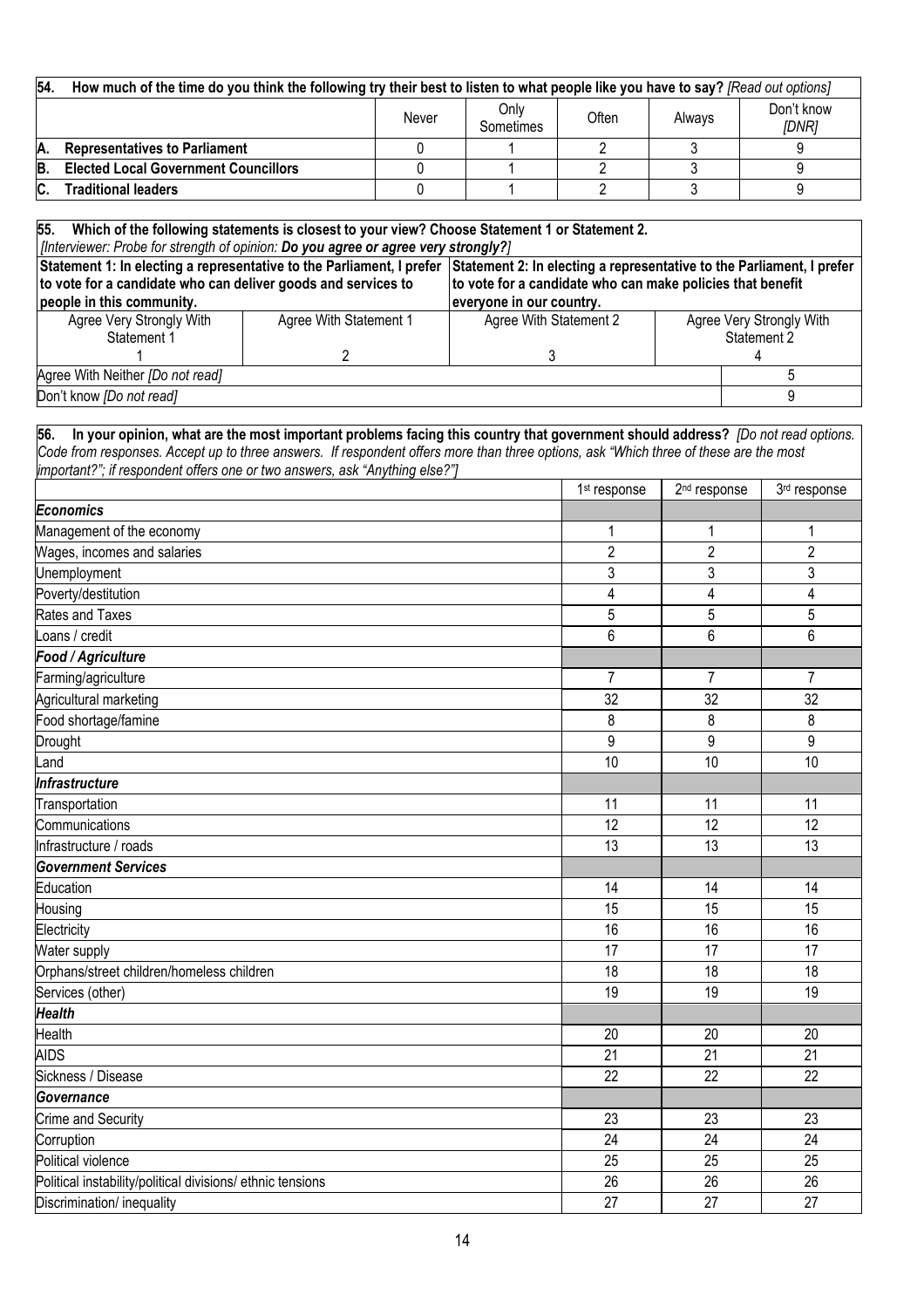| Gender issues/women's rights     | 28  | 28  | 28  |
|----------------------------------|-----|-----|-----|
| Democracy/political rights       | 29  | 29  | 29  |
| War (international)              | 30  | 30  | 30  |
| Civil war                        | 31  | 31  | 31  |
| Other responses                  |     |     |     |
| Other (i.e., some other problem) | 995 | 995 | 995 |
| Nothing/ no problems             |     |     |     |
| No further reply                 |     | 996 | 996 |
| Don't know                       | 999 |     |     |

#### **Now let's speak about the performance of the present government of this country.**

**57. How well or badly would you say the inclusive government is handling the following matters, or haven't you heard enough to say?**  *[Interviewer: Probe for strength of opinion]*

|         |                                                              |            |                     |                    |           | DK / Haven't          |
|---------|--------------------------------------------------------------|------------|---------------------|--------------------|-----------|-----------------------|
|         |                                                              | Very Badly | <b>Fairly Badly</b> | <b>Fairly Well</b> | Very Well | heard enough<br>[DNR] |
| A.      | <b>Managing the economy</b>                                  |            |                     | 3                  |           |                       |
| B.      | Improving the living standards of the poor                   |            | 2                   | 3                  |           | 9                     |
| C.      | <b>Creating jobs</b>                                         |            |                     | 3                  |           | 9                     |
| D.      | Keeping prices down                                          |            |                     | 3                  |           | 9                     |
| E.      | Narrowing gaps between rich and poor                         |            |                     | 3                  |           | 9                     |
| F.      | <b>Reducing crime</b>                                        |            |                     | 3                  |           | 9                     |
| G.      | Improving basic health services                              |            |                     | 3                  |           | 9                     |
| H.      | <b>Addressing educational needs</b>                          |            |                     | 3                  |           | 9                     |
|         | Providing water and sanitation services                      |            | 2                   | 3                  |           | 9                     |
| IJ.     | Ensuring everyone has enough to eat                          |            |                     | 3                  |           | 9                     |
| K.      | <b>Fighting corruption in government</b>                     |            |                     | 3                  |           | 9                     |
|         | <b>Combating HIV/AIDS</b>                                    |            | 2                   | 3                  |           | 9                     |
| M.      | Maintaining roads and bridges                                |            | ŋ                   | 3                  |           | 9                     |
| N.      | Providing a reliable supply of electricity                   |            | 2                   | 3                  |           | 9                     |
| Ю.      | Protecting our rivers and forests                            |            | 2                   | 3                  |           | 9                     |
| P.      | <b>Empowering women</b>                                      |            | 2                   | 3                  |           | 9                     |
| IQ-ZIM. | Ensuring availability of basic commodities in the<br>markets |            |                     | 3                  |           |                       |
|         | R-ZIM. Provision of housing                                  |            |                     |                    |           | 9                     |

#### **58. Who do you think actually has** *primary* **responsibility for managing each of the following tasks. Is it the central government, the local government, traditional leaders, or members of your community?**

|    |                                | Central<br>Government | Local<br>Government | Traditional<br>Leaders | Members of<br>the<br>Community | None of them<br>[DNR] | Don't Know<br>[DNR] |
|----|--------------------------------|-----------------------|---------------------|------------------------|--------------------------------|-----------------------|---------------------|
| Α. | Keeping the community clean    |                       |                     |                        |                                |                       |                     |
| B. | <b>Managing schools</b>        |                       |                     |                        |                                |                       |                     |
| C. | <b>Managing health clinics</b> |                       |                     |                        |                                |                       |                     |
| D. | <b>Collecting income taxes</b> |                       |                     |                        |                                |                       |                     |
| E. | <b>Solving local disputes</b>  |                       |                     |                        |                                |                       |                     |
| F. | <b>Allocating land</b>         |                       |                     |                        |                                |                       |                     |
| G. | Protecting rivers and forests  |                       | C                   |                        |                                |                       |                     |
| H. | Maintaining law and order      |                       |                     |                        |                                |                       |                     |

**59. What about local government? I do not mean the central government. I mean your municipal or local government council. How well or badly would you say your local government is handling the following matters, or haven't you heard enough about them to say?**  *[Interviewer: Probe for strength of opinion]*

|    |                                        | Verv Badly | Fairly Badly | <b>Fairly Well</b> | Very Well | Don't know/<br>Haven't heard<br>enough [DNR] |
|----|----------------------------------------|------------|--------------|--------------------|-----------|----------------------------------------------|
| А. | <b>Maintaining local roads</b>         |            |              |                    |           |                                              |
| B. | <b>Maintaining local market places</b> |            |              |                    |           |                                              |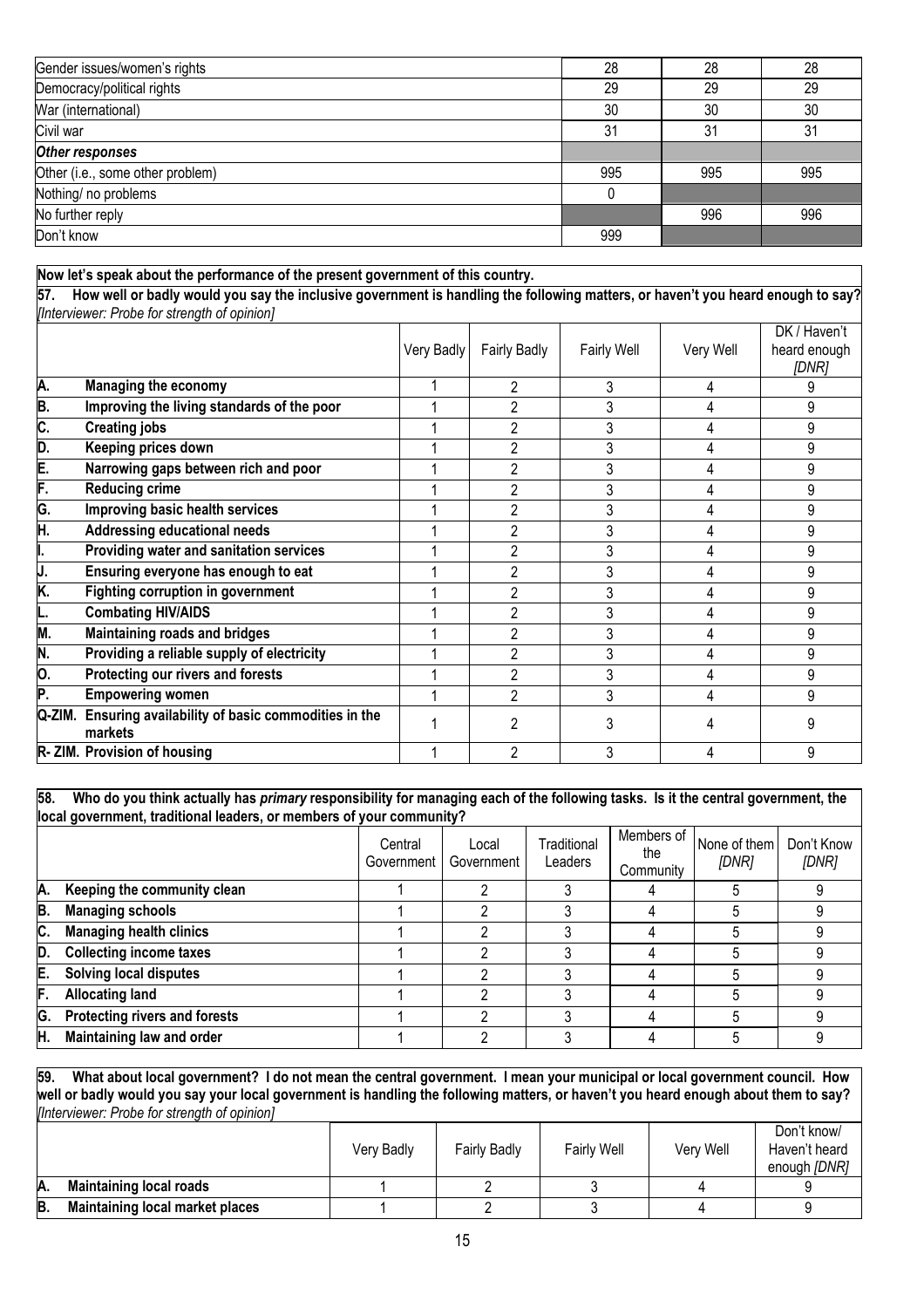| IC. | Maintaining health standards in public<br>restaurants and food stalls |  |  |  |
|-----|-----------------------------------------------------------------------|--|--|--|
| ID. | Keeping our community clean (e.g., refuse)<br>removed)                |  |  |  |
| IE. | Collecting license fees on bicycles, carts<br>and barrows             |  |  |  |
| IF. | Collecting rates on privately owned<br>houses                         |  |  |  |

# **60. How well or badly do you think your local council is practicing the following procedures? Or haven't you heard enough to have an opinion?** *[Interviewer: Probe for strength of opinion]*

| <b>MIT OPHINGH</b> , <i>HIROLYTOWOL, I TODO TOLOGIQUE OF OPHINOTI</i> |                                                                                                      |            |                     |                    |           |                                              |  |
|-----------------------------------------------------------------------|------------------------------------------------------------------------------------------------------|------------|---------------------|--------------------|-----------|----------------------------------------------|--|
|                                                                       |                                                                                                      | Very Badly | <b>Fairly Badly</b> | <b>Fairly Well</b> | Very Well | Don't know/<br>Haven't heard<br>enough [DNR] |  |
| A.                                                                    | Making the council's program of work known to ordinary<br>people                                     |            |                     |                    |           |                                              |  |
| B.                                                                    | Providing citizens with information about the council's<br>budget (i.e. revenues and expenditures)   |            |                     |                    |           |                                              |  |
| $\overline{\mathsf{c}}$ .                                             | Allowing citizens like yourself to participate in the<br>council's decisions                         |            |                     |                    |           |                                              |  |
| D.                                                                    | Consulting others (including traditional, civic and<br>community leaders) before making decisions    |            |                     |                    |           |                                              |  |
| E.                                                                    | Providing effective ways to handle complaints about<br>local councilors or officials                 |            |                     |                    |           |                                              |  |
| F.                                                                    | Guaranteeing that local government revenues are used<br>for public services and not for private gain |            |                     |                    |           |                                              |  |

# **61. When there are problems with how local government is run in your community, how much can an ordinary person do to improve the situation?** *[Read out options]*  A great deal and the set of the set of the set of the set of the set of the set of the set of the set of the set of the set of the set of the set of the set of the set of the set of the set of the set of the set of the set Some 3 A small amount 2

Nothing the contract of the contract of the contract of the contract of the contract of the contract of the contract of the contract of the contract of the contract of the contract of the contract of the contract of the co

Don't know *[Do not read]* 9

| 62A1. In the past year, have you yourself seen any problems with how local government is run?                                              |  |  |  |  |  |
|--------------------------------------------------------------------------------------------------------------------------------------------|--|--|--|--|--|
| <b>No</b>                                                                                                                                  |  |  |  |  |  |
| Yes                                                                                                                                        |  |  |  |  |  |
| Don't know <i>[Do not read]</i>                                                                                                            |  |  |  |  |  |
| 62<br>llnterviewer: If respondent answered "ves" or "Don't know" to O62A1 ask: How often if at all did you do any of the following? [Read] |  |  |  |  |  |

**62.** *[Interviewer: If respondent answered "yes" or "Don't know" to Q62A1, ask:]***, How often, if at all, did you do any of the following?:** *[Read out options. If respondent saw no problems, i.e., said "No" on Q62A1, use code 7=Not applicable for ALL remaining parts of Q62, and continue to Q63. Code 7 should either be used for ALL parts of Q62A-F, or NONE of them.]*

|     |                                                                                                            | Never | Once or<br>twice | Several<br>times | Many times | Not<br>Saw no<br>problems<br>[DNR] | (applicable/ Don't Know<br>[DNR] |
|-----|------------------------------------------------------------------------------------------------------------|-------|------------------|------------------|------------|------------------------------------|----------------------------------|
| IA. | Discuss the problem with other people in your community?                                                   |       |                  |                  |            |                                    | 9                                |
| B.  | Join with others in your community to address the problem?                                                 |       |                  |                  |            |                                    | 9                                |
| IC. | Discuss the problems with other community, religious, or<br>traditional leaders?                           |       |                  |                  |            |                                    | 9                                |
| D.  | Write a letter to a newspaper or call a radio show?                                                        |       |                  |                  |            |                                    | 9                                |
| E.  | Make a complaint to local government officials, for example, by<br>going in person or by writing a letter? |       |                  |                  |            |                                    | 9                                |
| F.  | Make a complaint to other government officials, for example, by<br>going in person or by writing a letter? | 0     |                  | 2                |            |                                    | q                                |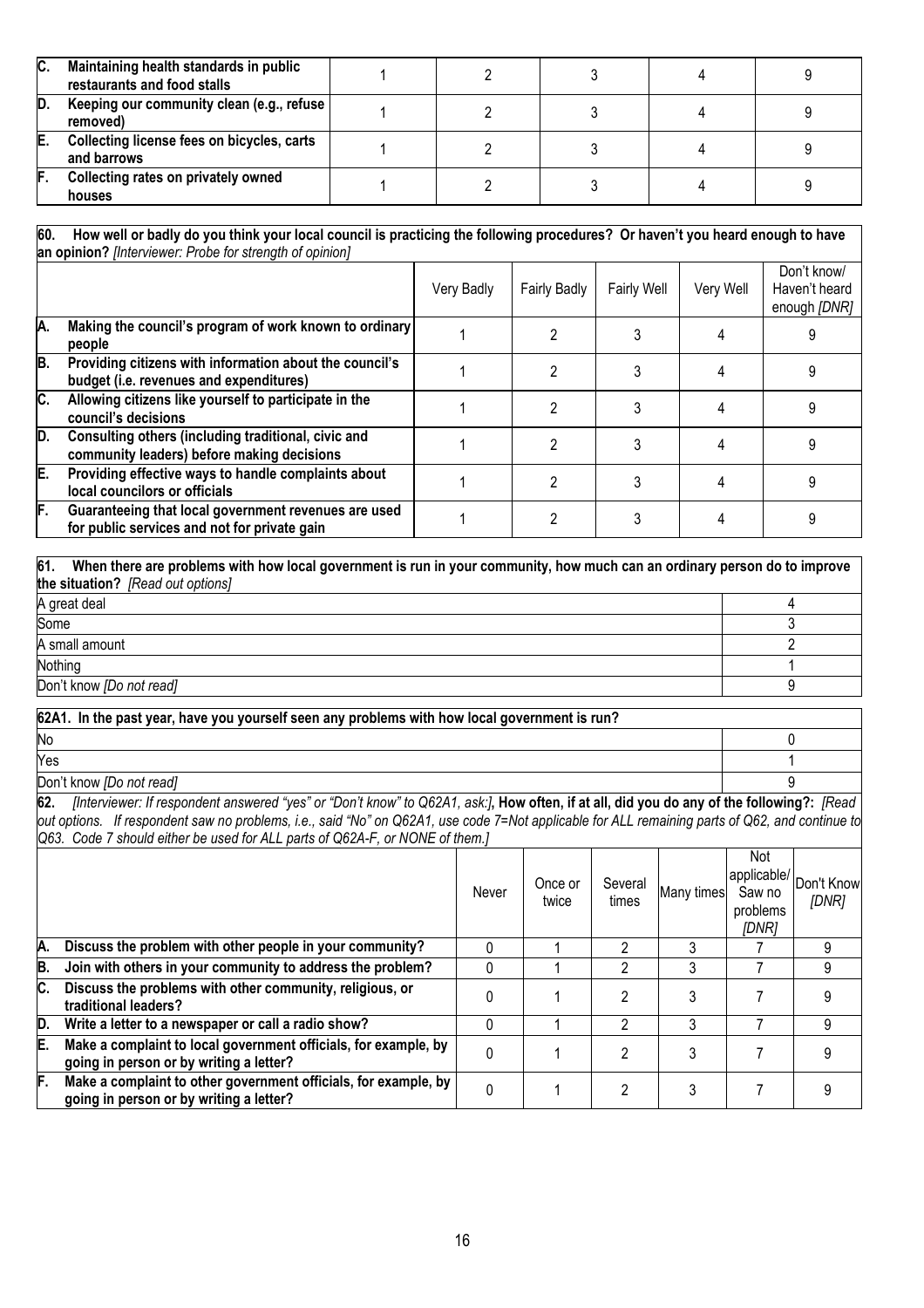**63. Looking at the group of elected councillors who are presently serving on your local government council, how qualified do you think they are to do their jobs? Please rate them according to the following types of qualification. Or haven't you heard enough to have an opinion?** *[Interviewer: Read out options]*

|     |                                                      | Verv<br>Unqualified | Fairly<br>Ungualified | Fairly<br>Qualified | Verv<br>Qualified | Don't know/<br>Haven't heard<br>enough [DNR] |
|-----|------------------------------------------------------|---------------------|-----------------------|---------------------|-------------------|----------------------------------------------|
|     | Their level of education                             |                     |                       |                     |                   |                                              |
| B.  | The extent that they care about the community        |                     |                       |                     |                   |                                              |
| IC. | Their experience at managing public service programs |                     |                       |                     |                   |                                              |
| ID. | Their honesty in handling public funds               |                     |                       |                     |                   |                                              |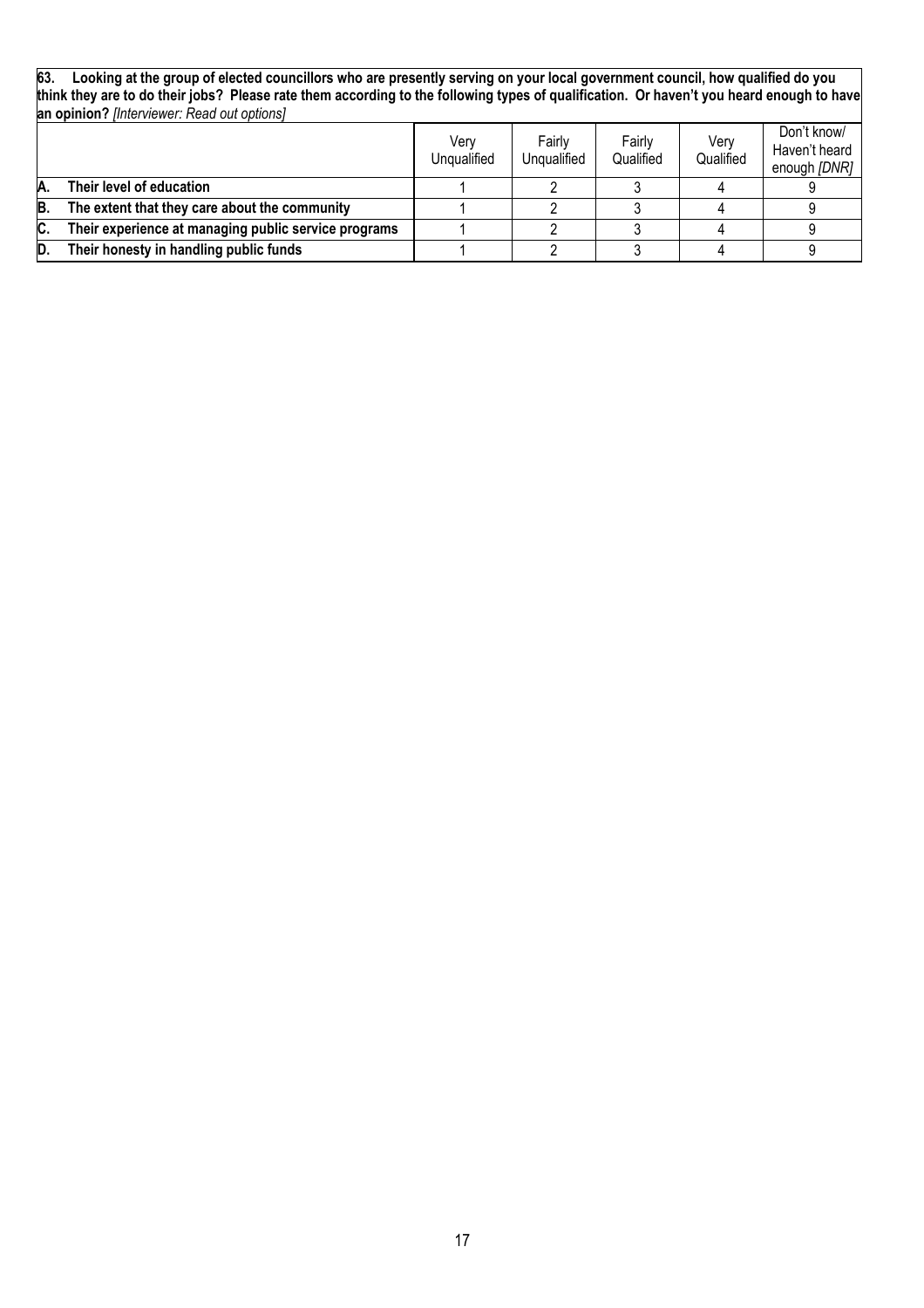| 64. | Have you had to make any of the following payments during the past year?     |     |    |            |         |
|-----|------------------------------------------------------------------------------|-----|----|------------|---------|
|     |                                                                              | Yes | No | Don't Know | Refused |
| Α.  | Fees for a government service such as education or health care.              |     |    |            |         |
| B.  | Licence fees to local government, e.g., for a bicycle, cart, or market stall |     |    |            |         |
| С.  | Property rates or taxes                                                      |     |    |            |         |
| D.  | Public utility fees, e.g., for water, electricity or telephone               |     |    |            |         |
| E.  | Income taxes                                                                 |     |    |            |         |

| 65.<br>How much influence do traditional leaders currently have in governing your local community? [Read out options] |  |  |  |  |
|-----------------------------------------------------------------------------------------------------------------------|--|--|--|--|
| A great deal                                                                                                          |  |  |  |  |
| Some                                                                                                                  |  |  |  |  |
| A small amount                                                                                                        |  |  |  |  |
| None                                                                                                                  |  |  |  |  |
| Don't know [Do not read]                                                                                              |  |  |  |  |

| 66.<br>Do you think that the amount of influence traditional leaders have in governing your local community should increase, stay the<br>same, or decrease? [Interviewer: Probe for strength of opinion.] |  |  |  |  |
|-----------------------------------------------------------------------------------------------------------------------------------------------------------------------------------------------------------|--|--|--|--|
| Increase a lot                                                                                                                                                                                            |  |  |  |  |
| Increase somewhat                                                                                                                                                                                         |  |  |  |  |
| Stay the same                                                                                                                                                                                             |  |  |  |  |
| Decrease somewhat                                                                                                                                                                                         |  |  |  |  |
| Decrease a lot                                                                                                                                                                                            |  |  |  |  |
| Don't know [Do not read]                                                                                                                                                                                  |  |  |  |  |

| $ 67.$ Do you think that traditional leaders should sit on your local government council, or not? [If yes, ask:] If so, do you think they<br>should be elected by the people to these seats, appointed by government officials, or selected in some other way? |  |  |  |  |
|----------------------------------------------------------------------------------------------------------------------------------------------------------------------------------------------------------------------------------------------------------------|--|--|--|--|
| No, should not have seats on council                                                                                                                                                                                                                           |  |  |  |  |
| Yes, should have seats elected by people                                                                                                                                                                                                                       |  |  |  |  |
| Yes, should have seats appointed by government officials                                                                                                                                                                                                       |  |  |  |  |
| Yes, should have seats selected in some other way                                                                                                                                                                                                              |  |  |  |  |
| Don't know [Do not read]                                                                                                                                                                                                                                       |  |  |  |  |

| 68. Which of the following statements is closest to your view? Choose Statement 1 or Statement 2.                                     |                        |                                                                  |             |                          |  |  |
|---------------------------------------------------------------------------------------------------------------------------------------|------------------------|------------------------------------------------------------------|-------------|--------------------------|--|--|
| [/Interviewer: Probe for strength of opinion: Do you agree or agree very strongly?]                                                   |                        |                                                                  |             |                          |  |  |
| Statement 1: Traditional leaders must represent all of their people Statement 2: Traditional leaders are citizens like everyone else, |                        |                                                                  |             |                          |  |  |
| equally. They should remain non-partisan, and not affiliate                                                                           |                        | and have the right to decide for themselves whether to support a |             |                          |  |  |
| themselves with any political party.                                                                                                  | particular party.      |                                                                  |             |                          |  |  |
| Agree Very Strongly With                                                                                                              | Agree With Statement 1 | Agree With Statement 2                                           |             | Agree Very Strongly With |  |  |
| Statement 1                                                                                                                           |                        |                                                                  | Statement 2 |                          |  |  |
|                                                                                                                                       |                        |                                                                  |             |                          |  |  |
| Agree With Neither [Do not read]                                                                                                      |                        |                                                                  |             |                          |  |  |
| Don't know [Do not read]                                                                                                              |                        |                                                                  |             |                          |  |  |

| 69.                                                                                                                                                        |                                                                                                                                                     |                        |  |                                         |
|------------------------------------------------------------------------------------------------------------------------------------------------------------|-----------------------------------------------------------------------------------------------------------------------------------------------------|------------------------|--|-----------------------------------------|
| Statement 1: To best serve their people, traditional leaders must<br>remain independent of the government. They should not receive<br>government salaries. | Statement 2: Traditional leaders serve their communities and the<br>government, and they should receive a salary from government for<br>their work. |                        |  |                                         |
| Agree Very Strongly With<br>Statement 1                                                                                                                    | Agree With Statement 1                                                                                                                              | Agree With Statement 2 |  | Agree Very Strongly With<br>Statement 2 |
| Agree With Neither [Do not read]<br>Don't know [Do not read]                                                                                               |                                                                                                                                                     |                        |  |                                         |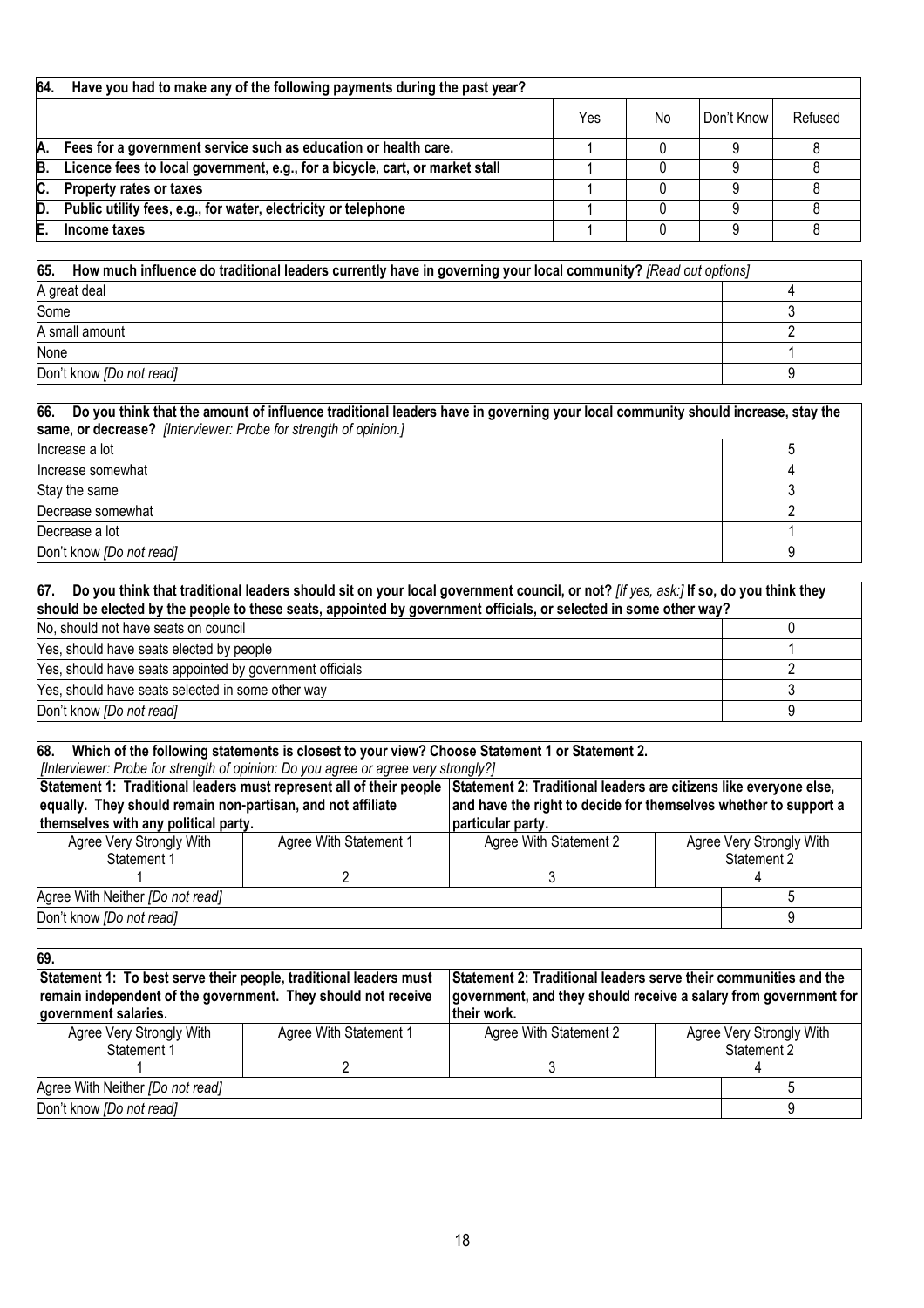| 70. | Do you approve or disapprove of the way that the following people have performed their jobs over the past twelve months, or |
|-----|-----------------------------------------------------------------------------------------------------------------------------|
|     | haven't you heard enough about them to say? [Interviewer: Probe for strength of opinion]                                    |

|    |                                                 | Strongly<br>Disapprove | Disapprove | Approve | Strongly<br>Approve | Don't know/<br>Haven't heard<br>enough [DNR] |
|----|-------------------------------------------------|------------------------|------------|---------|---------------------|----------------------------------------------|
| Α. | <b>President Robert Mugabe</b>                  |                        |            |         |                     |                                              |
| B. | Your Representative to the House of Assembly    |                        |            |         |                     |                                              |
| C. | <b>Your Elected Local Government Councillor</b> |                        |            |         |                     |                                              |

| 70D-ZIM. And do you approve or disapprove of the way that Prime Minister Morgan Tsvangirai has performed his job since taking<br>office in February 2009, or haven't you heard enough about him to say? [Read out options] |  |  |  |  |
|----------------------------------------------------------------------------------------------------------------------------------------------------------------------------------------------------------------------------|--|--|--|--|
| Strongly disapprove                                                                                                                                                                                                        |  |  |  |  |
| Disapprove                                                                                                                                                                                                                 |  |  |  |  |
| Approve                                                                                                                                                                                                                    |  |  |  |  |
| Strongly approve                                                                                                                                                                                                           |  |  |  |  |
| Don't know/Haven't heard enough <i>[Do not read]</i>                                                                                                                                                                       |  |  |  |  |

| 71. On the whole, how would you rate the freeness and fairness of the national election, held in March 2008? Was it: [Read out |  |  |  |  |
|--------------------------------------------------------------------------------------------------------------------------------|--|--|--|--|
| options]                                                                                                                       |  |  |  |  |
| Completely free and fair                                                                                                       |  |  |  |  |
| Free and fair, but with minor problems                                                                                         |  |  |  |  |
| Free and fair, with major problems                                                                                             |  |  |  |  |
| Not free and fair                                                                                                              |  |  |  |  |
| Do not understand question <i>[Do not read]</i>                                                                                |  |  |  |  |
| Don't know <i>[Do not read]</i>                                                                                                |  |  |  |  |

| 71-ZIM. On the whole, how would you rate the freeness and fairness of the Presidential run-off election held in June 2008? Was it: |  |  |  |  |  |
|------------------------------------------------------------------------------------------------------------------------------------|--|--|--|--|--|
| [Read out options]                                                                                                                 |  |  |  |  |  |
| Completely free and fair                                                                                                           |  |  |  |  |  |
| Free and fair, but with minor problems                                                                                             |  |  |  |  |  |
| Free and fair, with major problems                                                                                                 |  |  |  |  |  |
| Not free and fair                                                                                                                  |  |  |  |  |  |
| Do not understand question [Do not read]                                                                                           |  |  |  |  |  |
| Don't know [Do not read]                                                                                                           |  |  |  |  |  |

| 72. | Think about how elections work in practice in this country. How well do elections: [Read out options] |  |  |  |  |  |  |  |  |
|-----|-------------------------------------------------------------------------------------------------------|--|--|--|--|--|--|--|--|
|     | Don't know<br>Well<br>Not very well<br>Not at all well<br>Verv well<br>[DNR]                          |  |  |  |  |  |  |  |  |
| А.  | <b>Ensure that the Representatives to the Parliament</b><br>reflect the views of voters.              |  |  |  |  |  |  |  |  |
| B.  | Enable voters to remove from office leaders who do<br>not do what the people want.                    |  |  |  |  |  |  |  |  |

| 73. | Who should be responsible for: [Read out options]                                   |                                 |                                      |                                     |                 |                     |
|-----|-------------------------------------------------------------------------------------|---------------------------------|--------------------------------------|-------------------------------------|-----------------|---------------------|
|     |                                                                                     | The<br>President /<br>Executive | The<br>Parliament /<br>Local Council | Their Political The Voters<br>Party | No One<br>[DNR] | Don't know<br>[DNR] |
| Α.  | Making sure that, once elected, Representatives to<br>the Parliament do their jobs? |                                 |                                      |                                     |                 |                     |
| B.  | Making sure that, once elected, local government<br>councillors do their jobs?      |                                 |                                      |                                     |                 |                     |
| C.  | Making sure that, once elected, the President does<br>his job?                      |                                 |                                      |                                     |                 |                     |

| 74.<br>How easy or difficult is it for an ordinary person to have his voice heard between elections? |  |  |  |  |
|------------------------------------------------------------------------------------------------------|--|--|--|--|
| Very easy                                                                                            |  |  |  |  |
| Somewhat easy                                                                                        |  |  |  |  |
| Somewhat difficult                                                                                   |  |  |  |  |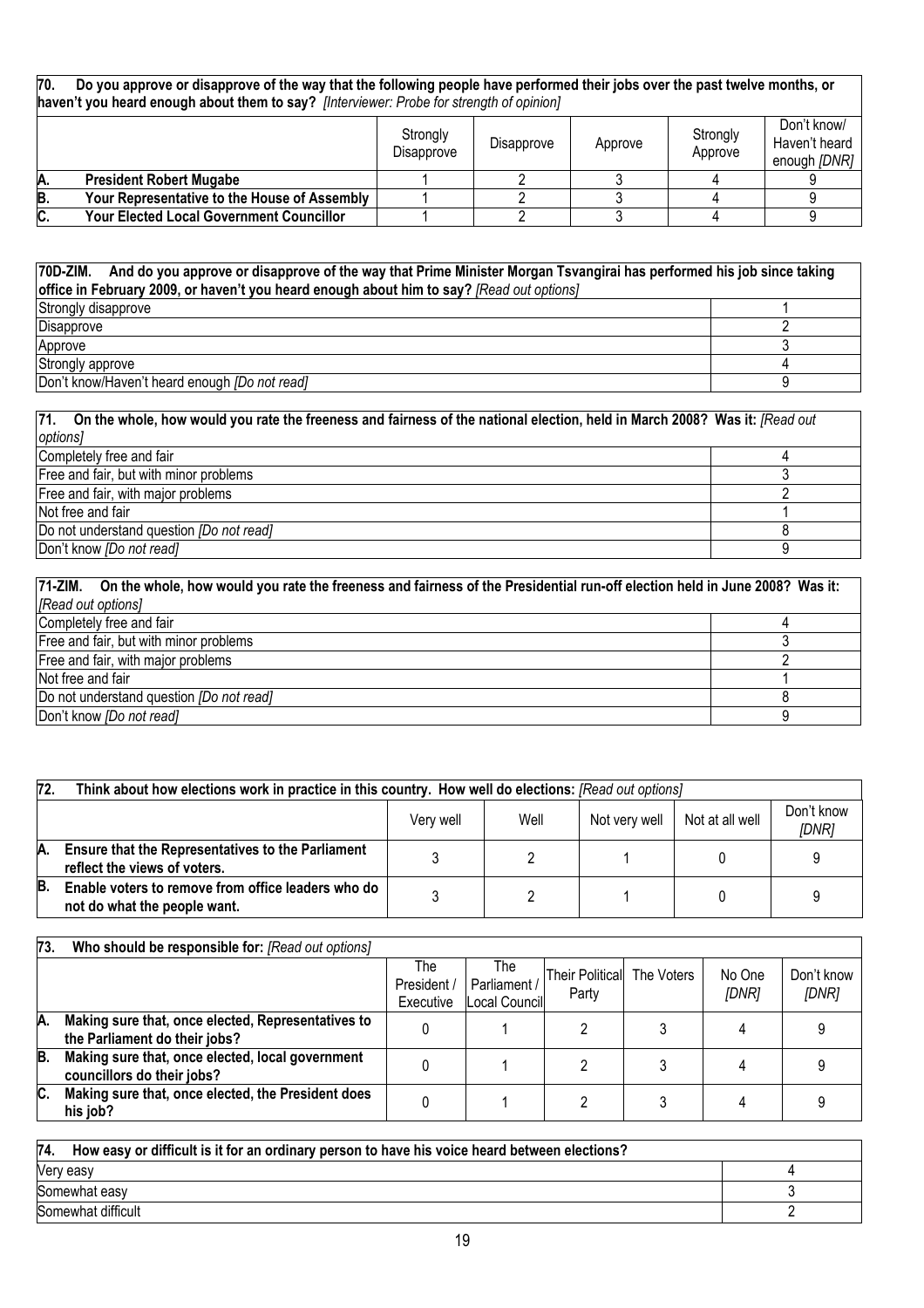| <br>Ver<br>Jifficul                   |  |
|---------------------------------------|--|
| Dor<br>ייטריה.<br>ηOι<br>know<br>'GdU |  |

| 75- ZIM.                                                                                                                                                                                                                                                                                                                                                                  |                        | Which of the following statements is closest to your view? Choose Statement 1 or Statement 2. |                                         |  |  |
|---------------------------------------------------------------------------------------------------------------------------------------------------------------------------------------------------------------------------------------------------------------------------------------------------------------------------------------------------------------------------|------------------------|-----------------------------------------------------------------------------------------------|-----------------------------------------|--|--|
| [Interviewer: Probe for strength of opinion: Do you agree or agree very strongly?]<br>Statement 1: Given the political divisions in Zimbabwe, creating a<br>Statement 2: Government by coalition is ineffective; leaders<br>should have found another way to resolve the crisis.<br>coalition government was the best way to resolve the recent post-<br>election crisis. |                        |                                                                                               |                                         |  |  |
| Agree Very Strongly With<br>Statement 1                                                                                                                                                                                                                                                                                                                                   | Agree With Statement 1 | Agree With Statement 2                                                                        | Agree Very Strongly With<br>Statement 2 |  |  |
| Agree With Neither [Do not read]                                                                                                                                                                                                                                                                                                                                          |                        |                                                                                               |                                         |  |  |
| Don't know [Do not read]                                                                                                                                                                                                                                                                                                                                                  |                        |                                                                                               |                                         |  |  |

| 76 - ZIM How would you judge the overall performance of the Inclusive Government so far? |  |  |  |  |
|------------------------------------------------------------------------------------------|--|--|--|--|
| Performed very well                                                                      |  |  |  |  |
| Performed well                                                                           |  |  |  |  |
| Performed badly                                                                          |  |  |  |  |
| Performed very badly                                                                     |  |  |  |  |
| Don't know [Do not read]                                                                 |  |  |  |  |

| Which of the following statements is closest to your view? Choose Statement 1 or Statement 2.<br>77- ZIM.                                                                                              |  |  |  |  |  |  |
|--------------------------------------------------------------------------------------------------------------------------------------------------------------------------------------------------------|--|--|--|--|--|--|
| [Interviewer: Probe for strength of opinion: Do you agree or agree very strongly?]                                                                                                                     |  |  |  |  |  |  |
| Statement 1: Sanctions are hurting ordinary Zimbabweans and<br>Statement 2: Sanctions are only targeted at few individuals who<br>are resisting change and should be maintained.<br>should be removed. |  |  |  |  |  |  |
| Agree Very Strongly With<br>Agree Very Strongly With<br>Agree With Statement 2<br>Agree With Statement 1<br>Statement 2<br>Statement 1                                                                 |  |  |  |  |  |  |
|                                                                                                                                                                                                        |  |  |  |  |  |  |
| Agree With Neither [Do not read]                                                                                                                                                                       |  |  |  |  |  |  |
| Don't know [Do not read]                                                                                                                                                                               |  |  |  |  |  |  |
|                                                                                                                                                                                                        |  |  |  |  |  |  |

| $78 - ZIM.$<br>Statement 1: Zimbabwe should abandon the Zimbabwe dollar and Statement 2: Zimbabwe is a sovereign country and should not<br>adopt the use of foreign currency such as the South African rand<br>or the United States dollar, even if it means losing part of its<br>sovereignty. |  | adopt another country's currency, even temporarily. |                                         |  |  |  |
|-------------------------------------------------------------------------------------------------------------------------------------------------------------------------------------------------------------------------------------------------------------------------------------------------|--|-----------------------------------------------------|-----------------------------------------|--|--|--|
| Agree Very Strongly With<br>Agree With Statement 1<br>Statement 1                                                                                                                                                                                                                               |  | Agree With Statement 2                              | Agree Very Strongly With<br>Statement 2 |  |  |  |
|                                                                                                                                                                                                                                                                                                 |  |                                                     |                                         |  |  |  |
| Agree With Neither [Do not read]                                                                                                                                                                                                                                                                |  |                                                     |                                         |  |  |  |
| Don't know [Do not read]                                                                                                                                                                                                                                                                        |  |                                                     |                                         |  |  |  |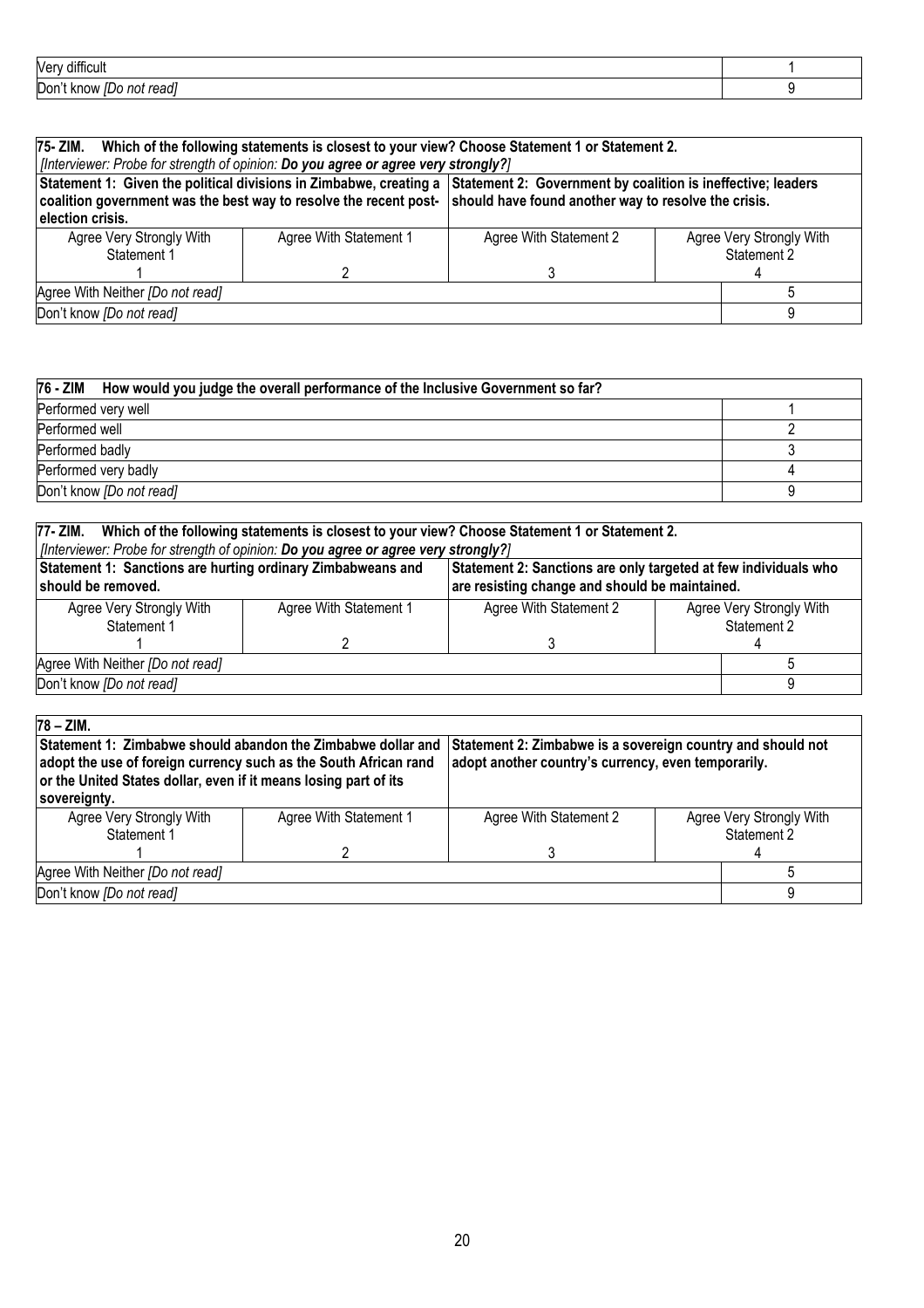# **Let's go back to talking about you.**

**79. What is your tribe? You know your ethnic or cultural group?** *[Do NOT read options. Code from response] [ If respondent does not identify any group on this question – that is, IF they REFUSE to answer (998), DON'T KNOW (999) or mention "Zimbabwean only (990)"– then mark 7 = Not Applicable for questions 80-83 and continue to question 84.]*

| . .      |     |                                                           |     |  |
|----------|-----|-----------------------------------------------------------|-----|--|
| Ndebele  | 860 | Venda                                                     | 867 |  |
| Shona    | 861 | Kalanga                                                   | 868 |  |
| Zezuru   | 862 | Tonga                                                     | 869 |  |
| Korekore | 863 | Zimbabwean only or "doesn't think of self in those terms" | 990 |  |
| Karanga  | 864 | Refused to answer                                         | 998 |  |
| Manyika  | 865 | Don't know                                                | 999 |  |
| Ndau     | 866 |                                                           |     |  |
|          |     | Other [Specify]:<br>Post<br>code                          |     |  |

| 80.<br>Think about the condition of [R's Ethnic Group]. Are their economic conditions worse, the same as, or better than other                 |  |  |  |  |  |
|------------------------------------------------------------------------------------------------------------------------------------------------|--|--|--|--|--|
| groups in this country? [Probe for strength of opinion. If respondent did not identify any group on $Q79$ – that is, IF they REFUSED to answer |  |  |  |  |  |
| [(998), DIDN'T KNOW (999), or said "Zimbabwean only" (990) – then mark 7 = Not Applicable for questions 80-83 and continue to question 84.]    |  |  |  |  |  |
| Much worse                                                                                                                                     |  |  |  |  |  |
| Worse                                                                                                                                          |  |  |  |  |  |
| Same                                                                                                                                           |  |  |  |  |  |
| <b>Better</b>                                                                                                                                  |  |  |  |  |  |
| Much better                                                                                                                                    |  |  |  |  |  |
| Not applicable                                                                                                                                 |  |  |  |  |  |
| Don't know [Do not read]                                                                                                                       |  |  |  |  |  |

| 81.<br>Think about the condition of [R's Ethnic Group]. Do they have less, the same, or more influence in politics than other<br>groups in this country? [Probe for strength of opinion. If respondent did not identify any group on $Q79$ – that is, IF they REFUSED to answer |  |  |  |  |
|---------------------------------------------------------------------------------------------------------------------------------------------------------------------------------------------------------------------------------------------------------------------------------|--|--|--|--|
| ((998), DIDN'T KNOW (999), or said "Zimbabwean only" (990) – then mark 7 = Not Applicable for questions 80-83 and continue to question 84.]                                                                                                                                     |  |  |  |  |
| Much less                                                                                                                                                                                                                                                                       |  |  |  |  |
| Less                                                                                                                                                                                                                                                                            |  |  |  |  |
| Same                                                                                                                                                                                                                                                                            |  |  |  |  |
| More                                                                                                                                                                                                                                                                            |  |  |  |  |
| Much more                                                                                                                                                                                                                                                                       |  |  |  |  |
| Not applicable                                                                                                                                                                                                                                                                  |  |  |  |  |
| Don't know [Do not read]                                                                                                                                                                                                                                                        |  |  |  |  |

| 82.<br>How often are $\frac{s}{R}$ 's Ethnic Group] treated unfairly by the government? [If respondent did not identify any group on Q79 - |  |
|--------------------------------------------------------------------------------------------------------------------------------------------|--|
| that is, IF they REFUSED to answer (998), DIDN'T KNOW (999), or said "Zimbabwean only" (990) – then mark 7 = Not Applicable for questions  |  |
| 80-83 and continue to question 84.]                                                                                                        |  |
| Never                                                                                                                                      |  |
| Sometimes                                                                                                                                  |  |
| <b>Often</b>                                                                                                                               |  |
| Always                                                                                                                                     |  |
| Not applicable                                                                                                                             |  |
| Don't know [Do not read]                                                                                                                   |  |

| 83.<br>Let us suppose that you had to choose between being a Zimbabwean and being a                                                        | [R's ETHNIC GROUP]. Which of the |
|--------------------------------------------------------------------------------------------------------------------------------------------|----------------------------------|
| following statements best expresses your feelings? [If respondent did not identify any group on Q79 - that is, IF they REFUSED to answer   |                                  |
| (998), DIDN'T KNOW (999), or said "Zimbabwean only" (990) – then mark 7 = Not Applicable for questions 80-83 and continue to question 84.] |                                  |
| I feel only Zimbabwean                                                                                                                     |                                  |
| I feel more Zimbabwean than<br>[insert R's ethnic group]                                                                                   |                                  |
| I feel equally Zimbabwean and<br>[insert R's ethnic group]                                                                                 |                                  |
| <i>finsert R's ethnic group]</i> than Zimbabwean<br>I feel more                                                                            |                                  |
| I feel only<br>[insert R's ethnic group]                                                                                                   |                                  |
| Not applicable                                                                                                                             |                                  |
| Don't know [Do not read]                                                                                                                   |                                  |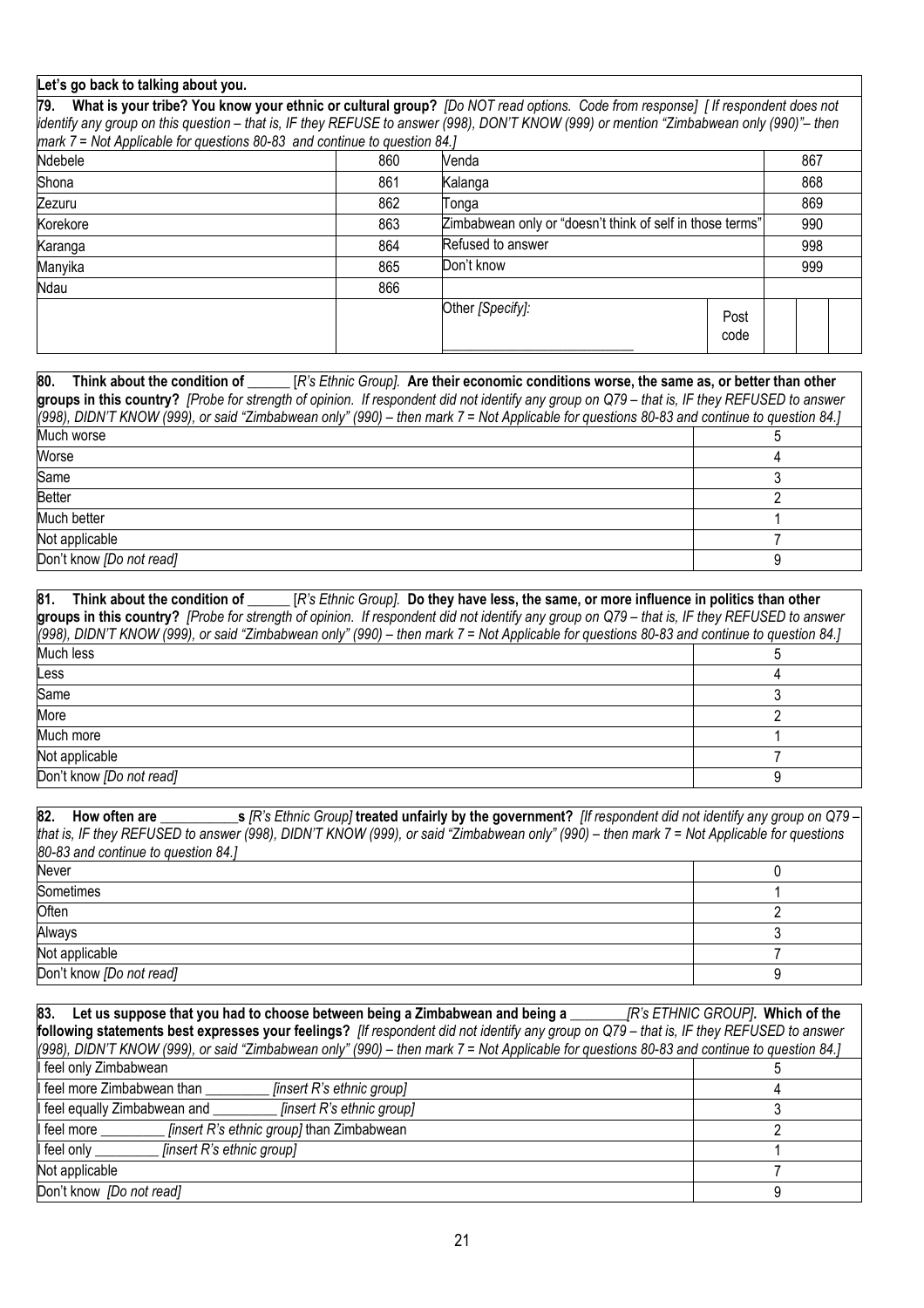|                                                                                                                                                            | Let's turn to your views on your fellow citizens.                               |  |  |  |  |  |  |  |
|------------------------------------------------------------------------------------------------------------------------------------------------------------|---------------------------------------------------------------------------------|--|--|--|--|--|--|--|
| 84.                                                                                                                                                        | How much do you trust each of the following types of people? [Read out options] |  |  |  |  |  |  |  |
| Not applicable,<br>Don't know<br>I trust them<br>I trust them a lot i.e., no relatives<br>Not at all<br>Just a little<br>somewhat<br>[DNR]<br><b>IDNR1</b> |                                                                                 |  |  |  |  |  |  |  |
| IA.                                                                                                                                                        | Your relatives                                                                  |  |  |  |  |  |  |  |
| IB.                                                                                                                                                        | Other people you know                                                           |  |  |  |  |  |  |  |
| IC.                                                                                                                                                        | <b>Other Zimbabweans</b>                                                        |  |  |  |  |  |  |  |
|                                                                                                                                                            |                                                                                 |  |  |  |  |  |  |  |

| 85.<br>Do you feel close to any particular political party? |  |
|-------------------------------------------------------------|--|
| No (does NOT feel close to ANY party)                       |  |
| Yes (feels close to a party)                                |  |
| Refused to answer                                           |  |
| Does not know <i>[Do not read]</i>                          |  |

**86.** *[Interviewer: if "Yes" to Q85] Which* **party is that?** *[If answer to Q85 was "No," "Don't Know," or "Refused to answer," select 997 = Not applicable.]* MDC-T 860 zanu PF 861 MDC-M 862 Mavambo.Kusile.Dawn. (MKD) 863 Yes, Other [Specify]: Post code Not applicable *[ONLY if response to Q85 was "No," "Don't Know," or "Refused to answer"]* 997 Refused to answer *[i.e., answered "Yes" to Q85, but will not identify party]* Provided to answer *[i.e., answered "Yes" to Q85, but will not identify party]* Don't know 999

| 87. | How often, if at all, do you receive the following remittances from friends or relatives outside of the country? [Read out options] |       |          |          |        |                                                                            |       |            |
|-----|-------------------------------------------------------------------------------------------------------------------------------------|-------|----------|----------|--------|----------------------------------------------------------------------------|-------|------------|
|     |                                                                                                                                     |       |          |          |        | At least once a At least every At least every At least once Less than once | Never | Don't know |
|     |                                                                                                                                     | month | 3 months | 6 months | a vear | a vear                                                                     |       | [DNR]      |
| IA. | <b>Money</b>                                                                                                                        |       |          |          |        |                                                                            |       |            |
| B.  | Food                                                                                                                                |       |          |          |        |                                                                            |       |            |
| IC. | <b>Clothing</b>                                                                                                                     |       |          |          |        |                                                                            |       |            |
| ID. | Other housing supplies                                                                                                              |       |          |          |        |                                                                            |       |            |

| 88. | How often do you use: [Read out options]                                        |           |                         |       |                                         |       |                     |
|-----|---------------------------------------------------------------------------------|-----------|-------------------------|-------|-----------------------------------------|-------|---------------------|
|     |                                                                                 | Every day | A few times a I<br>week | month | A few times a Less than once<br>a month | Never | Don't know<br>[DNR] |
| A.  | A mobile phone?                                                                 |           |                         |       |                                         |       |                     |
| B.  | A computer?                                                                     |           |                         |       |                                         |       |                     |
| C.  | The internet?                                                                   |           |                         |       |                                         |       |                     |
| ID. | And how often do you travel 10 km or<br>more from the place where you live now? |           |                         |       |                                         |       |                     |

**88E. What languages do you speak well?** *[Interviewer: List all languages mentioned.]*   $\overline{\phantom{a}}$  , and the set of the set of the set of the set of the set of the set of the set of the set of the set of the set of the set of the set of the set of the set of the set of the set of the set of the set of the s  $\_$  ,  $\_$  ,  $\_$  ,  $\_$  ,  $\_$  ,  $\_$  ,  $\_$  ,  $\_$  ,  $\_$  ,  $\_$  ,  $\_$  ,  $\_$  ,  $\_$  ,  $\_$  ,  $\_$  ,  $\_$  ,  $\_$  ,  $\_$  ,  $\_$  ,  $\_$  ,  $\_$  ,  $\_$  ,  $\_$  ,  $\_$  ,  $\_$  ,  $\_$  ,  $\_$  ,  $\_$  ,  $\_$  ,  $\_$  ,  $\_$  ,  $\_$  ,  $\_$  ,  $\_$  ,  $\_$  ,  $\_$  ,  $\_$  , *88F. [Interviewer: Enter total number of languages listed as a two-digit number. Enter 99 for "don't know."]*

| 89.<br>What is the highest level of education you have completed? [Code from answer. Do not read options] |  |
|-----------------------------------------------------------------------------------------------------------|--|
| No formal schooling                                                                                       |  |
| Informal schooling only (including Koranic schooling)                                                     |  |
| Some primary schooling                                                                                    |  |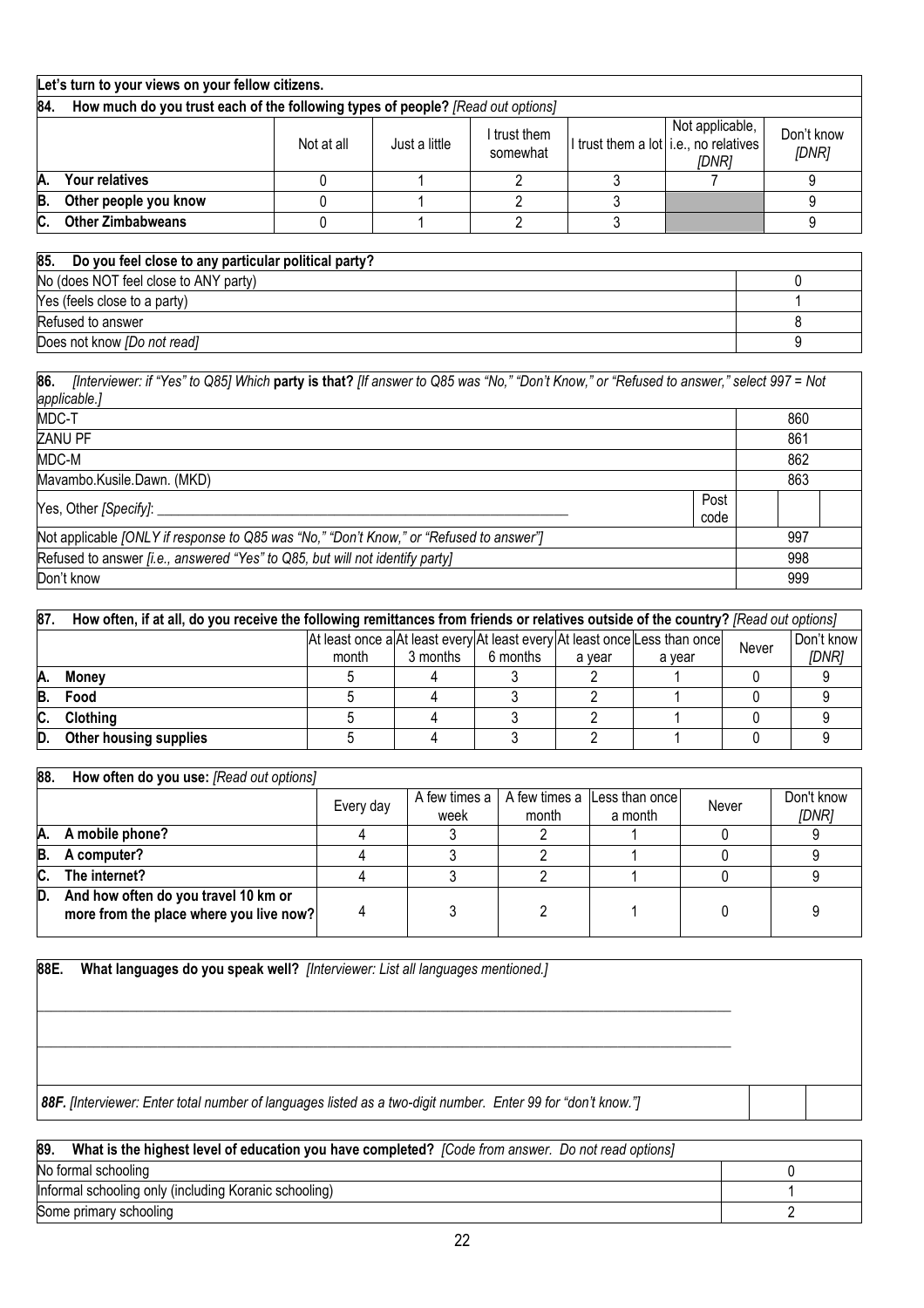| Primary school completed                                                                                  |    |
|-----------------------------------------------------------------------------------------------------------|----|
| Some secondary school / high school                                                                       |    |
| Secondary school / high school completed                                                                  |    |
| Post-secondary qualifications, other than university e.g. a diploma or degree from a technikon or college |    |
| Some university                                                                                           |    |
| University completed                                                                                      |    |
| Post-graduate                                                                                             |    |
| Don't know [Do not read]                                                                                  | 99 |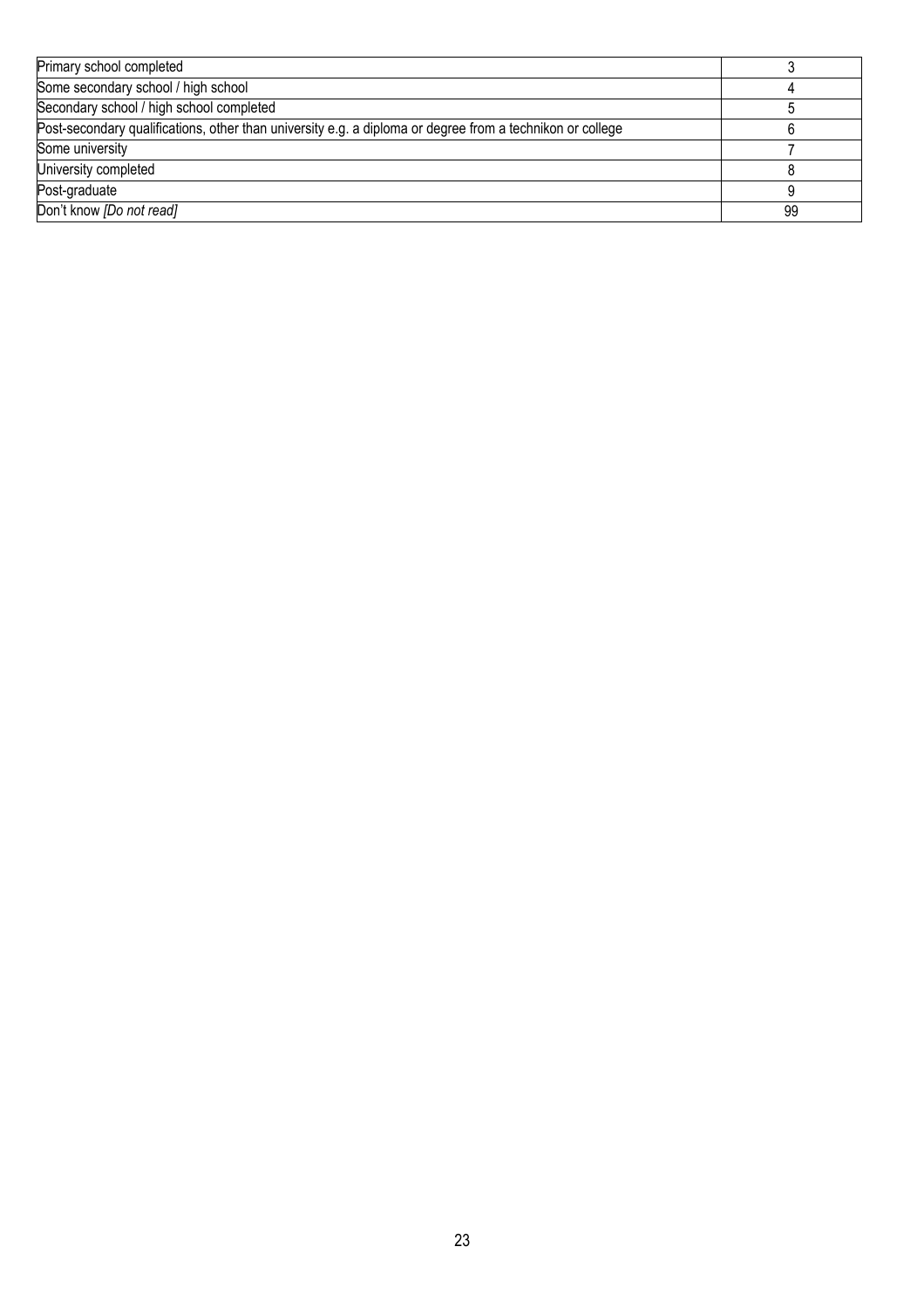| 90.<br>What is your religion, if any? [Code from answer. Do not read options]                                |                |
|--------------------------------------------------------------------------------------------------------------|----------------|
| None                                                                                                         | 0              |
| <b>CHRISTIAN GROUPS / DENOMINATIONS</b>                                                                      |                |
| Christian only (i.e., respondents says only "Christian", without identifying a specific sub-group)           | 1              |
| Roman Catholic                                                                                               | $\overline{2}$ |
| Orthodox                                                                                                     | 3              |
| Coptic                                                                                                       | 4              |
| <b>Protestant - Mainline</b>                                                                                 |                |
| Anglican                                                                                                     | 5              |
| Lutheran                                                                                                     | 6              |
| Methodist                                                                                                    | $\overline{7}$ |
| Presbyterian                                                                                                 | 8              |
| <b>Baptist</b>                                                                                               | 9              |
| Quaker / Friends                                                                                             | 10             |
| Mennonite                                                                                                    | 11             |
| <b>Protestant - Non-mainline</b>                                                                             |                |
| Evangelical                                                                                                  | 12             |
| Pentecostal (e.g., "Born Again" and/or "Saved")                                                              | 13             |
| Independent (e.g., "Mapostori")                                                                              | 14             |
| <b>Others</b>                                                                                                |                |
| Jehovah's Witness                                                                                            | 15             |
| Seventh Day Adventist                                                                                        | 16             |
| Mormon                                                                                                       | 17             |
| <b>MUSLIM GROUPS / DENOMINATIONS</b>                                                                         |                |
| Muslim only (i.e., respondents says only "Muslim", without identifying a specific sub-group)                 | 18             |
| <b>Sunni</b>                                                                                                 |                |
| Sunni only (i.e., respondents says only "Sunni" or "Sunni Muslim", without identifying a specific sub-group) | 19             |
| Ismaeli                                                                                                      | 20             |
| Mouridiya Brotherhood                                                                                        | 21             |
| Tijaniya Brotherhood                                                                                         | 22             |
| Qadiriya Brotherhood                                                                                         | 23             |
| <b>Shia</b>                                                                                                  |                |
| Shia only (i.e., respondents says only "Shia" or "Shia Muslim", without identifying a specific sub-group)    | 24             |
| <b>OTHER</b>                                                                                                 |                |
| Traditional / ethnic religion                                                                                | 25             |
| Hindu                                                                                                        | 26             |
| Bahai                                                                                                        | 27             |
| Agnostic (Do not know if there is a God)                                                                     | 28             |
| Atheist (Do not believe in a God)                                                                            | 29             |
| Other                                                                                                        | 995            |
| Refused                                                                                                      | 998            |
| Don't know                                                                                                   | 999            |
|                                                                                                              |                |
| 91.<br>How important is religion in your life? [Read out options]                                            |                |
| Not at all important                                                                                         | 1              |
| Not very important                                                                                           | $\overline{c}$ |
| Somewhat important                                                                                           | 3              |
| Very important                                                                                               | 4              |
| Refused to answer                                                                                            | 8              |

| 92.                                                         | Which of these things do you personally own? |  |  |  |  |
|-------------------------------------------------------------|----------------------------------------------|--|--|--|--|
| Don't know<br>Yes<br>No<br>[DNR]<br>(Don't own)<br>(Do Own) |                                              |  |  |  |  |
| A.                                                          | Radio                                        |  |  |  |  |
| B.                                                          | <b>Television</b>                            |  |  |  |  |

Don't know *[DNR]* 9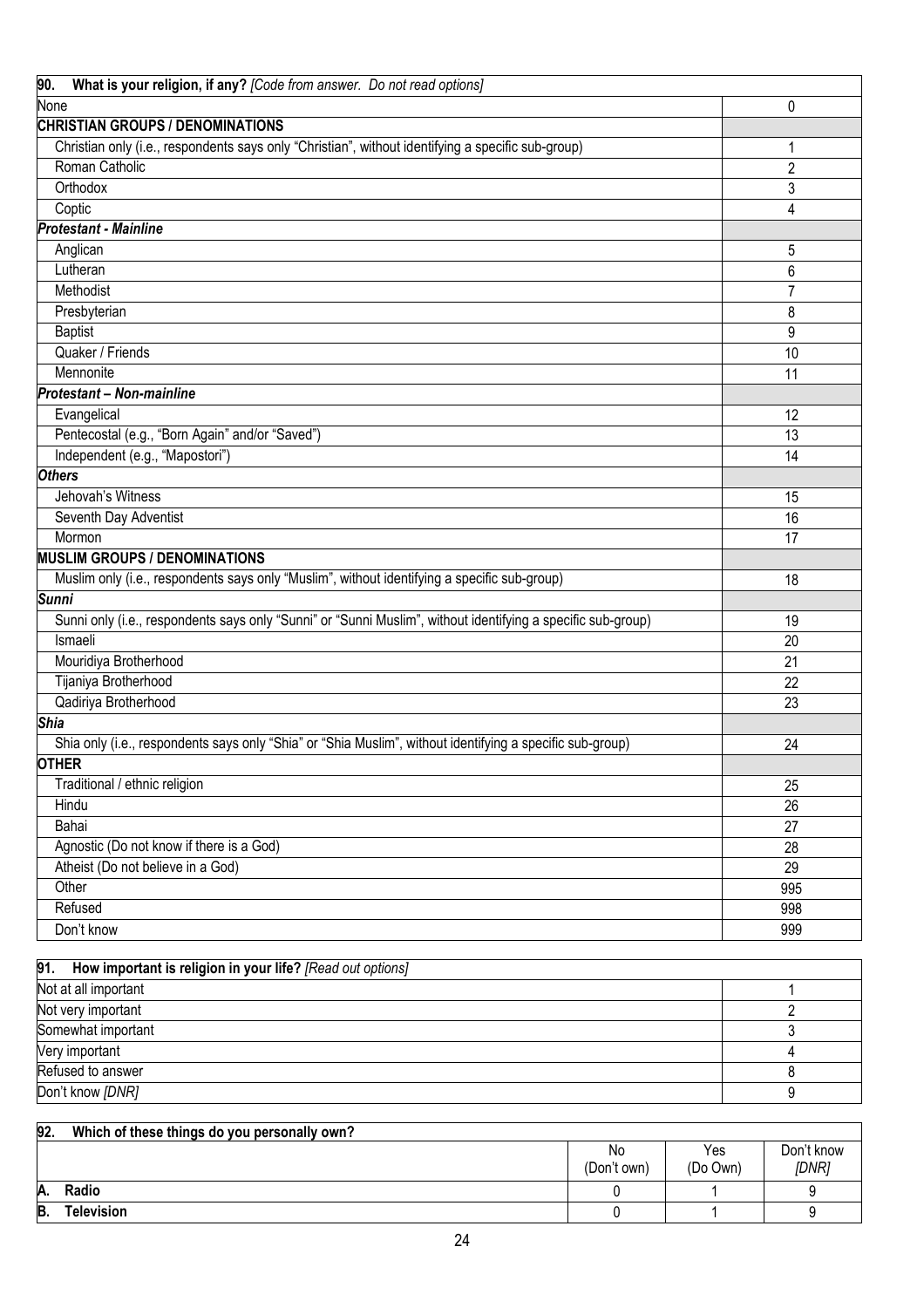| C. Motor Vehicle, Car or motorcycle                                   |           |  |                |               |
|-----------------------------------------------------------------------|-----------|--|----------------|---------------|
|                                                                       |           |  |                |               |
| Where is your main source of water for household use located?<br>93A. |           |  |                |               |
| Inside the house                                                      |           |  |                |               |
| Inside the compound                                                   |           |  |                |               |
| Outside the compound                                                  |           |  |                |               |
| Don't know [DNR]                                                      |           |  |                |               |
|                                                                       |           |  |                |               |
|                                                                       | <b>AL</b> |  | $\mathbf{v}$ . | $P = 111.777$ |

|      |                                                      | No | Yes | Don't know [DNR] |
|------|------------------------------------------------------|----|-----|------------------|
| 93B. | Do you have to pay for using water from this source? |    |     |                  |

# **94. Do you have a job that pays a cash income? Is it full-time or part-time? And are you presently looking for a job (even if you are presently working)?**  No (not looking) 0 No (looking) and the contract of the contract of the contract of the contract of the contract of the contract of the contract of the contract of the contract of the contract of the contract of the contract of the contract Yes, part time (not looking) 2 Yes, part time (looking) 3 Yes, full time (not looking) 4

Yes, full time (looking) 5 Don't know *[DNR]* 9

| 95.<br>Do you know a close friend or relative who has died of AIDS? |  |
|---------------------------------------------------------------------|--|
| No                                                                  |  |
| Yes                                                                 |  |
| Refused to answer                                                   |  |
| Don't know [DNR]                                                    |  |

| 96. | [Interviewer: If respondent answered "yes" to Q95, ask] How many friends or relatives is that? [Interviewer:             |  |  |
|-----|--------------------------------------------------------------------------------------------------------------------------|--|--|
|     | Enter 3 digit number. If respondent refuses enter 998, and enter 999 for "don't know." If answer to Q95 was "No," "Don't |  |  |
|     | Know," or "Refused to answer," enter 997 = Not applicable.]                                                              |  |  |

| 95 - ZIM Do you know a close friend or relative who has died of Cholera? |  |
|--------------------------------------------------------------------------|--|
| No                                                                       |  |
| Yes                                                                      |  |
| Refused to answer                                                        |  |
| Don't know [DNR]                                                         |  |

| 96 - ZIM /Interviewer: If respondent answered "yes" to Q95-ZIM, ask] How many friends or relatives is that?               |  |  |
|---------------------------------------------------------------------------------------------------------------------------|--|--|
| [Interviewer: Enter 3 digit number. If respondent refuses enter 998, and enter 999 for "don't know." If answer to Q95-ZIM |  |  |
| was "No," "Don't Know," or "Refused to answer," enter 997 = Not applicable.]                                              |  |  |

**97. If a presidential election were held tomorrow, which party's candidate would you vote for?** *[DO NOT read options. Code from response]* MDC-T 860 ZANU PF 861 MDC-M 862 Mavambo.Kusile.Dawn. (MKD) 863 Other [Specify]: Post Code Would not vote 997 **Refused to answer 998** Don't know 999

**98. In your opinion, how much do each of the following do to help your country, or haven't you heard enough to say?** *[Read out options]* 

|    |                      | Do nothing,<br>help | no Help a little bit | Help<br>somewhat | Help a lot | Don't know<br>[DNR] |
|----|----------------------|---------------------|----------------------|------------------|------------|---------------------|
| A. | <b>African Union</b> |                     |                      |                  |            |                     |
| B. | <b>SADC</b>          |                     |                      |                  |            |                     |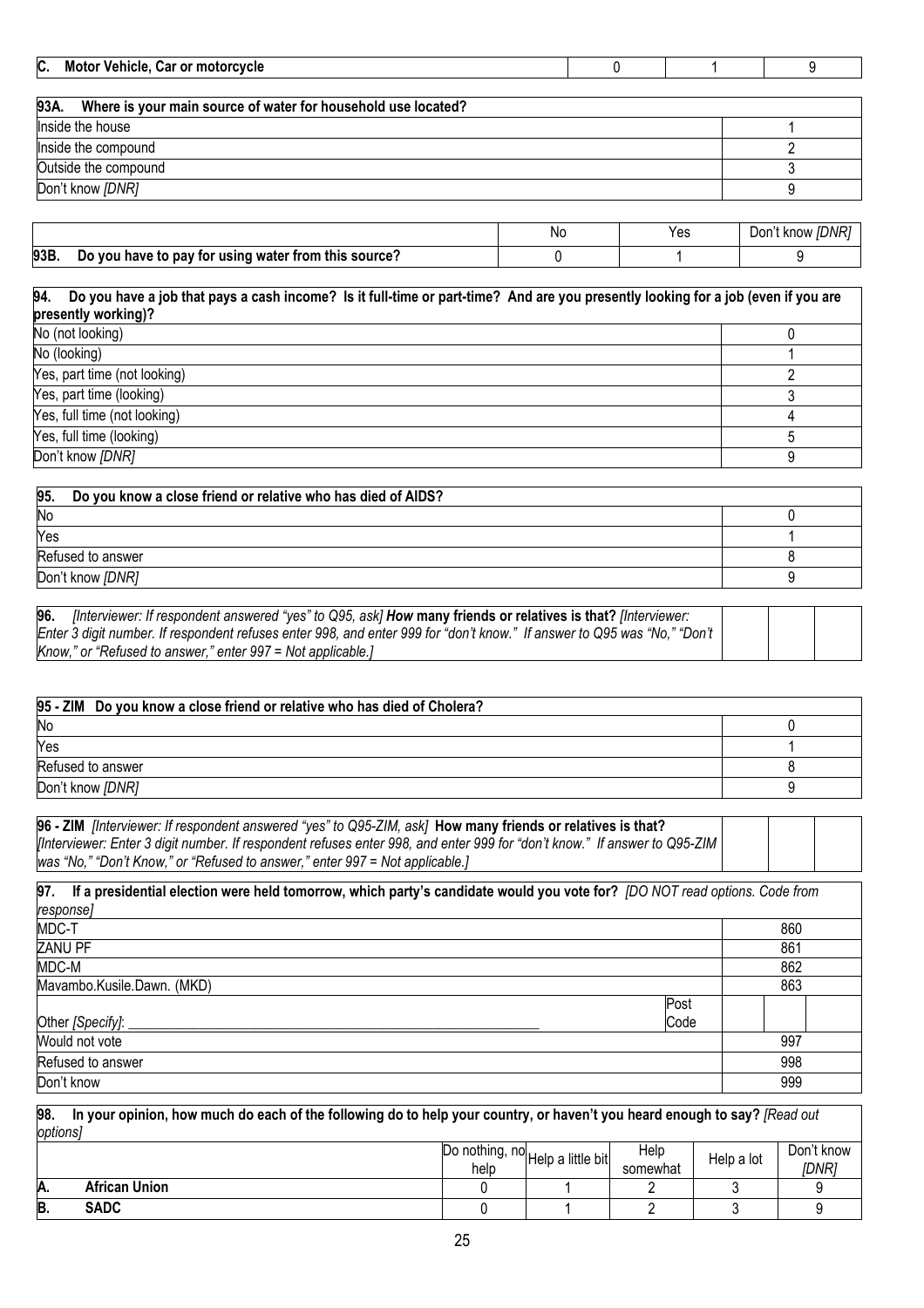| IC.  | <b>United Nations</b>                                                        |  |   |  |
|------|------------------------------------------------------------------------------|--|---|--|
| ID.  | Other international donors and NGOs (apart from the Unite<br><b>Nations)</b> |  |   |  |
| E.   | International businesses and investors                                       |  |   |  |
| F.   | Nigeria                                                                      |  |   |  |
| IG.  | <b>South Africa</b>                                                          |  |   |  |
|      | G1-ZIM Botswana                                                              |  |   |  |
| Н.   | China                                                                        |  |   |  |
|      | <b>United States</b>                                                         |  |   |  |
| IJ.  | <b>Britain</b>                                                               |  | n |  |
| IJ1. | The European Union                                                           |  |   |  |

**98K. Which of the following statements is closest to your view? Choose Statement 1 or Statement 2.**  *[Interviewer: Probe for strength of opinion: Do you agree or agree very strongly?]*  **Statement 1: The NEPAD African Peer Review Mechanism (NEPAD/APRM) is a useful initiative that will help promote good governance in Africa. It should be given all necessary support. Statement 2: The NEPAD/APRM is an empty initiative that is unlikely to do anything to improve governance in Africa. We should not waste time or resources in supporting it.**  Agree Very Strongly With Statement 1 1 Agree With Statement 1 2 Agree With Statement 2 3 **Agree Very Strongly With** Statement 2 4 Agree With Neither *[Do not read]* 5 Don't know *[Do not read]* 9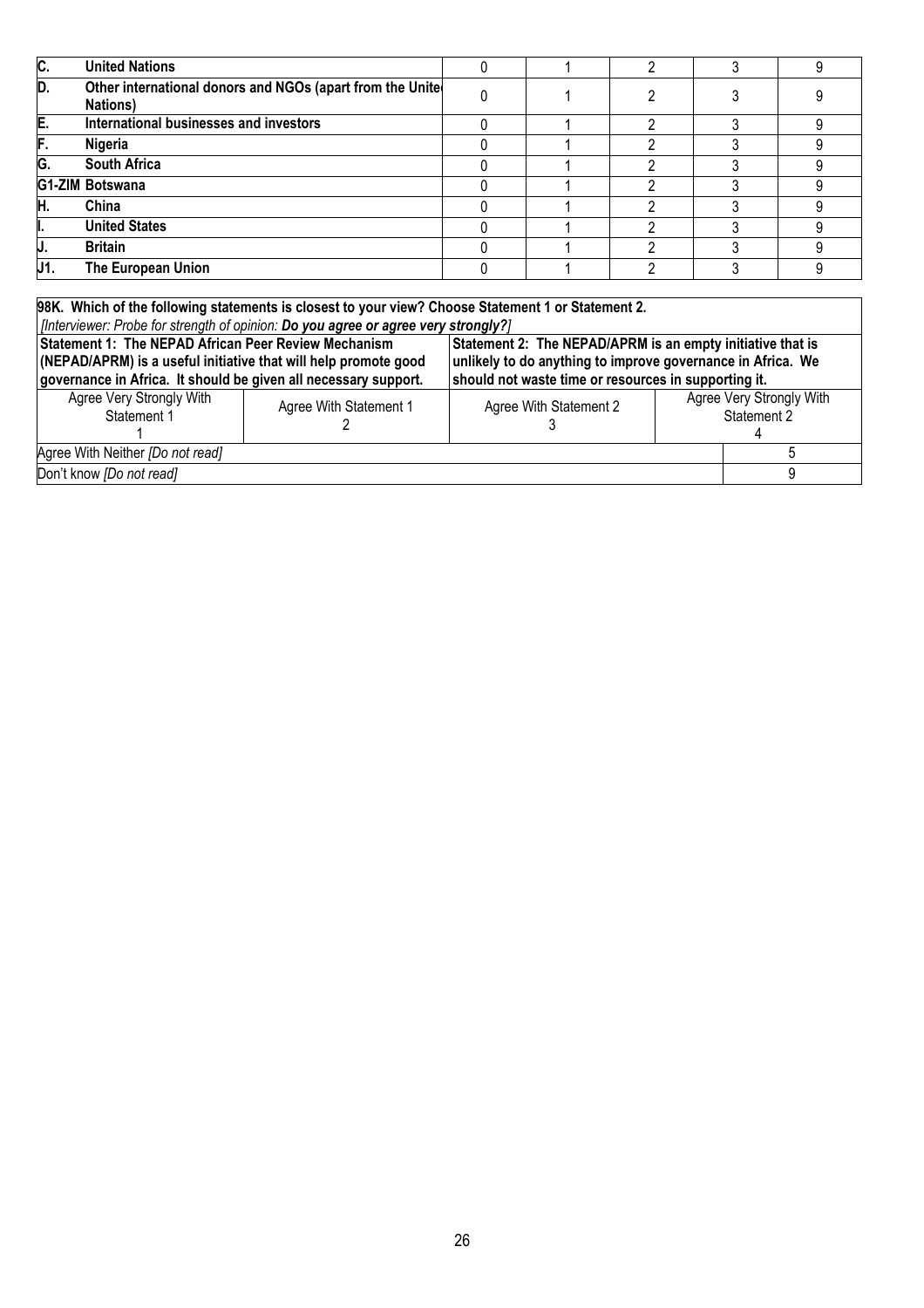| 99. | Do you think that each of the following has too little, too much, or about the right amount of influence over your government? |  |            |              |          |  |       |  |  |
|-----|--------------------------------------------------------------------------------------------------------------------------------|--|------------|--------------|----------|--|-------|--|--|
|     | [Interviewer: Probe for strength of opinion.]                                                                                  |  |            |              |          |  |       |  |  |
|     | Somewhat Far too much Don't know<br>Far too little<br>About the<br>Somewhat                                                    |  |            |              |          |  |       |  |  |
|     |                                                                                                                                |  | too little | right amount | too much |  | IDNR1 |  |  |
| Α.  | International donors and NGOs                                                                                                  |  |            |              |          |  |       |  |  |
| B   | International businesses and investors                                                                                         |  |            |              |          |  |       |  |  |
| C.  | Zimbabwean civic organizations and NGOs                                                                                        |  |            |              |          |  |       |  |  |

| 100. Just one more question: Who do you think sent us to do this interview? [Code from response. Do not read options.] |                |  |  |
|------------------------------------------------------------------------------------------------------------------------|----------------|--|--|
| No one                                                                                                                 | 0              |  |  |
| Government                                                                                                             |                |  |  |
| <b>Inclusive Government</b>                                                                                            | 1              |  |  |
| National / Union Government                                                                                            | $\overline{2}$ |  |  |
| Provincial / Regional Government                                                                                       | 3              |  |  |
| ocal Government                                                                                                        | 4              |  |  |
| President's / Prime Minister's Office                                                                                  | 5              |  |  |
| Parliament                                                                                                             | 6              |  |  |
| Government Census / Statistics Office                                                                                  | 7              |  |  |
| National Intelligence / Secret Service                                                                                 | 8              |  |  |
| Education or Social Affairs Department / Ministry                                                                      | 9              |  |  |
| Tax or Finance Department / Ministry                                                                                   | 10             |  |  |
| <b>Health Department / Ministry</b>                                                                                    | 11             |  |  |
| Other Government Department / Ministry                                                                                 | 12             |  |  |
| <b>Constitutional Commission</b>                                                                                       | 13             |  |  |
| Zimbabwe Electoral Commission(ZEC)                                                                                     | 14             |  |  |
| National Planning Commission                                                                                           | 15             |  |  |
| <b>Public Utility Company</b>                                                                                          | 16             |  |  |
| <b>Private</b>                                                                                                         |                |  |  |
| <b>NGO</b>                                                                                                             | 17             |  |  |
| Political Party / Politicians                                                                                          | 18             |  |  |
| Research Company / Organization / Programme (including the Afrobarometer National Partner)                             | 19             |  |  |
| Newspapers / Media                                                                                                     | 20             |  |  |
| University / School / College                                                                                          | 21             |  |  |
| Private company                                                                                                        | 22             |  |  |
| International Organization                                                                                             | 23             |  |  |
| God or a Religious Organization                                                                                        | 24             |  |  |
| Other                                                                                                                  | 995            |  |  |
| Refused to answer                                                                                                      | 998            |  |  |
| Don't know                                                                                                             | 999            |  |  |

# **THANK YOU VERY MUCH. YOUR ANSWERS HAVE BEEN VERY HELPFUL.**

|                                                                                                    | Hour | Minutes |  |  |
|----------------------------------------------------------------------------------------------------|------|---------|--|--|
| <b>ENDTIME.</b> Time interview ended <i>[Interviewer: Enter hour and minute, use 24 hr. clock]</i> |      |         |  |  |
|                                                                                                    |      |         |  |  |
| <b>LENGTH.</b> For Office Use: Duration of interview in minutes                                    |      |         |  |  |

# *END INTERVIEW*

# *DON'T FORGET TO COMPLETE NEXT SECTION!*

#### *ALL SUBSEQUENT QUESTIONS SHOULD BE ANSWERED BY THE INTERVIEWER AFTER THE INTERVIEW IS CONCLUDED*

| 101. Respondent's gender |  |
|--------------------------|--|
| Male                     |  |
| Female                   |  |
|                          |  |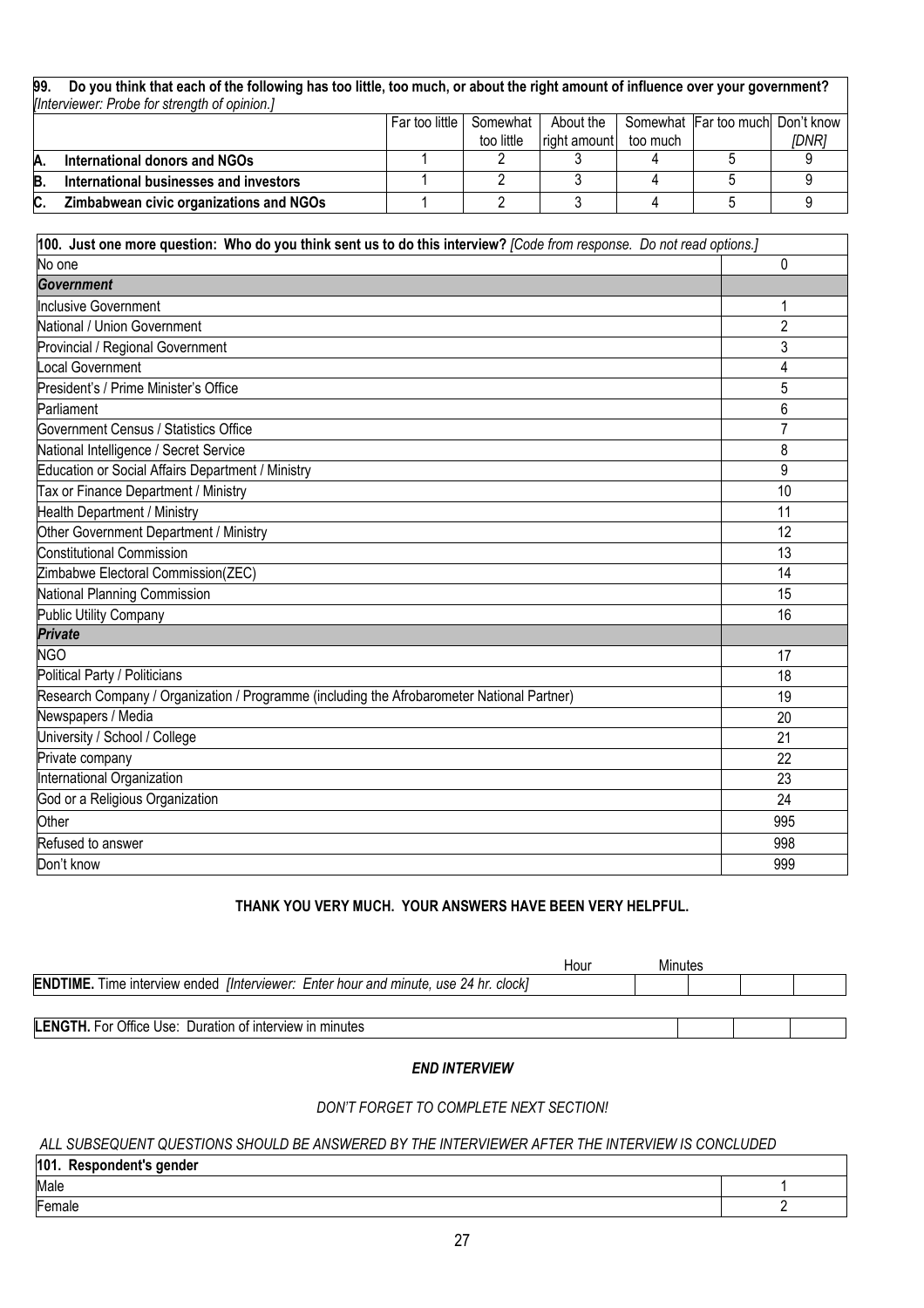| 102. Respondent's race?         |                                                |    |
|---------------------------------|------------------------------------------------|----|
| Black / African                 | South Asian (Indian, Pakistani, etc.)          |    |
| White / European                | East Asian (Chinese, Korean, Indonesian, etc.) |    |
| Coloured / Mixed race           | Other                                          | 95 |
| Arab / Lebanese / North African |                                                |    |

| 103.<br>What was the primary language used in the interview? |  |                  |              |  |     |  |  |  |
|--------------------------------------------------------------|--|------------------|--------------|--|-----|--|--|--|
| English                                                      |  | Ndebele          |              |  | 860 |  |  |  |
|                                                              |  | Shona            |              |  | 861 |  |  |  |
|                                                              |  | Other [Specify]: | Post<br>code |  |     |  |  |  |

| 104.<br>Were there any other people immediately present who might be listening during the interview? |  |
|------------------------------------------------------------------------------------------------------|--|
| No one                                                                                               |  |
| Spouse only                                                                                          |  |
| Children only                                                                                        |  |
| A few others                                                                                         |  |
| Small crowd                                                                                          |  |

| 105.                                                                             |  | No |
|----------------------------------------------------------------------------------|--|----|
| A. Did the respondent check with others for information to answer any question?  |  |    |
| B. Do you think anyone influenced the respondent's answers during the interview? |  |    |
| C. Were you approached by community and/or political party representatives?      |  |    |
| D. Did you feel threatened during the interview?                                 |  |    |
| E. Were you physically threatened during the interview?                          |  |    |

| 106. | What proportion of the questions do you feel the respondent had difficulty answering? |  |
|------|---------------------------------------------------------------------------------------|--|
| All  |                                                                                       |  |
| Most |                                                                                       |  |
| Some |                                                                                       |  |
| Few  |                                                                                       |  |
| None |                                                                                       |  |

**107. Which questions did the respondent have trouble in answering?** *[Identify up to three. If the respondent had trouble with less than three, enter "000" in the boxes.* **A.** First question

**B.** Second question **C.** Third question

| 108.<br>What was the respondent's attitude towards you during the interview? |             |            |               |
|------------------------------------------------------------------------------|-------------|------------|---------------|
| A. Was he or she                                                             | Friendly    | In between | Hostile       |
| <b>B. Was he or she</b>                                                      | Interested  | In between | <b>Bored</b>  |
| l C. Was he or she                                                           | Cooperative | In between | Uncooperative |
| <b>ID. Was he or she</b>                                                     | Patient     | In between | Impatient     |
| l E. Was he or she                                                           | At ease     | In between | Suspicious    |
| <b>IF. Was he or she</b>                                                     | Honest      | In between | Misleading    |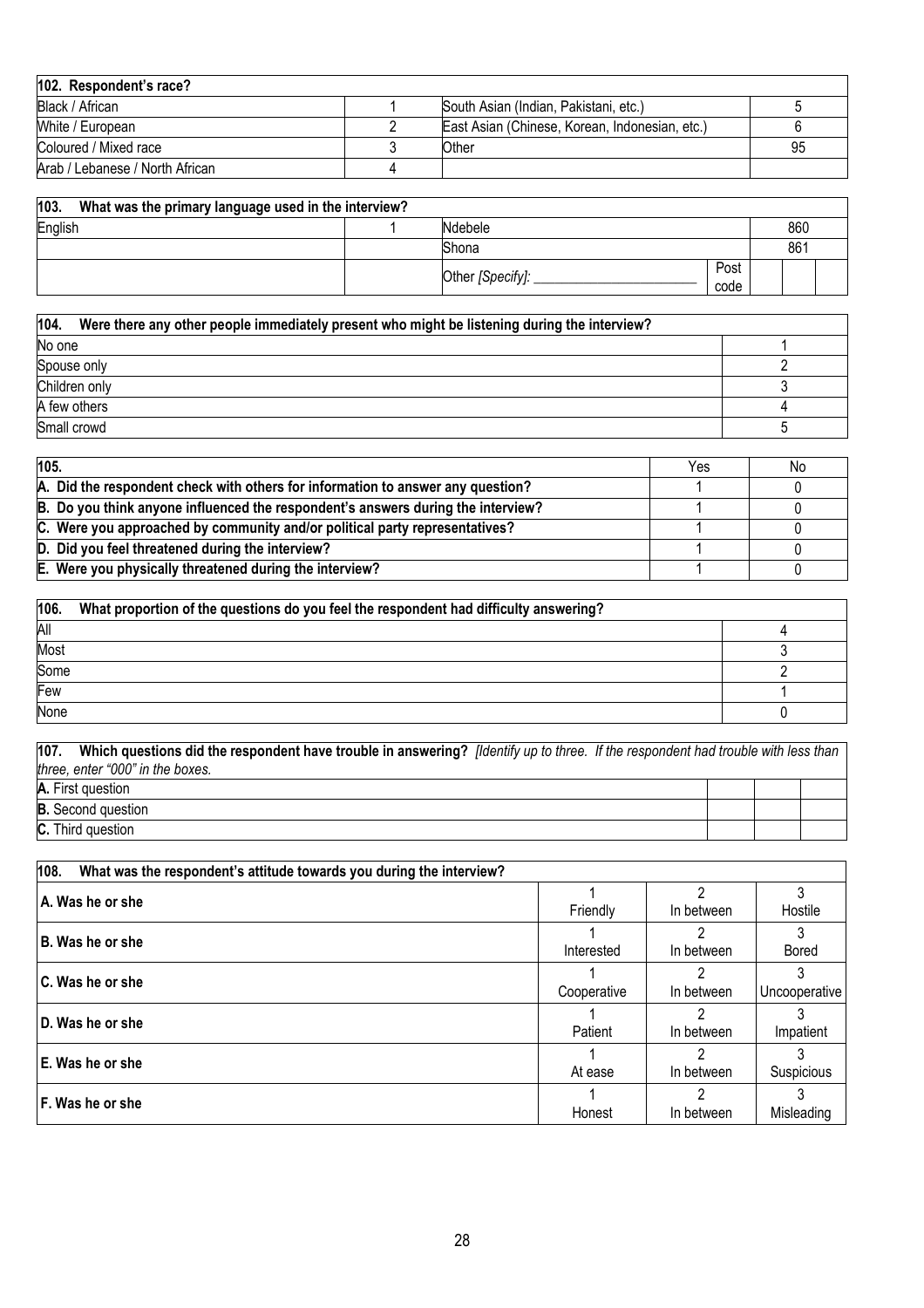|      | <b>INTERVIEWER DETAILS</b>         |  |  |  |   |  |  |  |
|------|------------------------------------|--|--|--|---|--|--|--|
|      | 109. Interviewer's Name [Write in] |  |  |  |   |  |  |  |
| 110. | <b>Interviewer's Number</b>        |  |  |  | M |  |  |  |
| 111. | <b>Interviewer's Age</b>           |  |  |  |   |  |  |  |
|      |                                    |  |  |  |   |  |  |  |
| 112. | Interviewer's gender               |  |  |  |   |  |  |  |
| Male |                                    |  |  |  |   |  |  |  |

Female 2. In the set of the set of the set of the set of the set of the set of the set of the set of the set of the set of the set of the set of the set of the set of the set of the set of the set of the set of the set of

| 113.  | Do you come from a rural or urban area? |  |
|-------|-----------------------------------------|--|
| Rural |                                         |  |
| Urban |                                         |  |

| 114.<br>Interviewer's home language: |     |                    |              |     |  |
|--------------------------------------|-----|--------------------|--------------|-----|--|
| English                              |     | Venda              |              | 862 |  |
| Ndebele                              | 860 | Kalanga            |              | 863 |  |
| Shona                                | 861 | Tonga              |              | 864 |  |
|                                      |     | Other [Specify]: _ | Post<br>code |     |  |

| 115. Interviewer's highest level of education                                                             |  |
|-----------------------------------------------------------------------------------------------------------|--|
| Primary school completed                                                                                  |  |
| Some secondary school / high school                                                                       |  |
| Secondary school / high school completed                                                                  |  |
| Post-secondary qualifications, other than university e.g. a diploma or degree from a technikon or college |  |
| Some university                                                                                           |  |
| University completed                                                                                      |  |
| Post graduate                                                                                             |  |